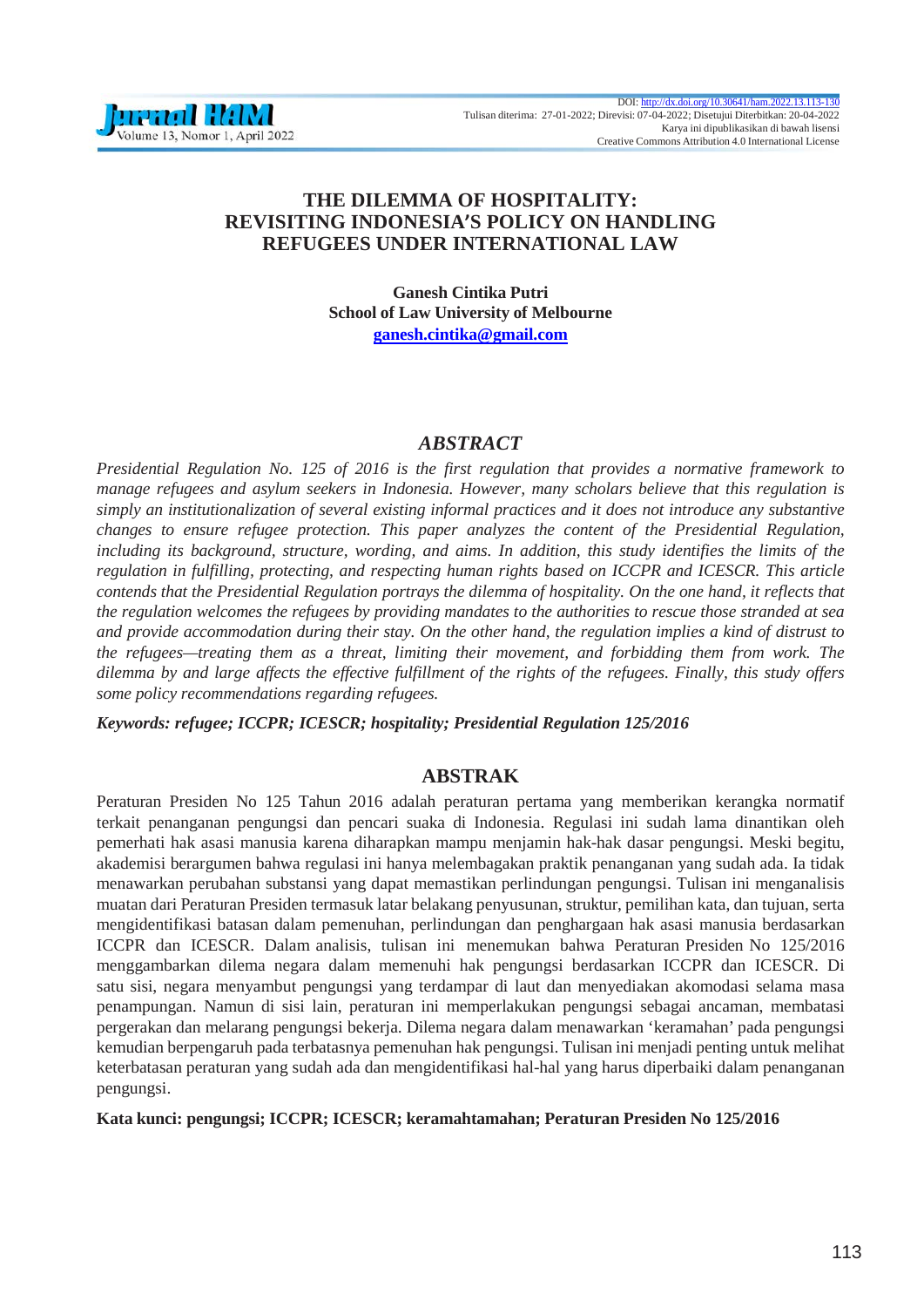## **INTRODUCTION**

Currently, Indonesia is hosting approximately 13,623 refugees and asylum seekers<sup>1</sup>. They largely come from Afghanistan, Iraq, and Myanmar. Most of them are stranded in Indonesian water on their way to seek asylum in main resettlement country such as Australia or New Zealand.<sup>2</sup> Most of the forced migrants are unable to directly move to their destination countries because they often get stranded in unknown water and rescued to the nearest coastline.3 For decades, Indonesia has been a transit country due to its geographical position. It is located between the refugees' country of origin, mainly in the Middle East, and Australia as their destination country. Most refugees are now living in community shelters provided by the Indonesian government and the United Nations High Commissioner for Refugees (UNHCR). About one-third of the refugees live autonomously in urban areas, such as Jakarta and Bogor. Initially, they intended to temporarily stay in Indonesia, yet amid uncertainty, they ended up living in the country.

Informed by studies by Missbach<sup>4</sup>, Harvey<sup>5</sup> and McNevin<sup>6</sup> who comprehensively examine Indonesia's situation as a transit country, we may arrive to a view that transit country is "a country that refugees and migrants pass through along the way to their preferred country of asylum – it may be located anywhere between the country

Antje Missbach, "Substituting Immigration Detention Centres with 'Open Prisons' in Indonesia: Alternatives to Detention as the Continuum of Unfreedom," *Citizenship Studies* (2020). 4

of origin and the country of destination."7 In this spatial context, Kunz showcases refugee condition in transit countries as a 'midway to nowhere' situation, emphasizing the precariousness, temporariness, and uncertainty suffered by the refugees.8 In transit countries, governments cannot send refugees back to their country of origin because of the non-refoulement principle. However, at the same time, they provide limited solutions pertaining to refugee resettlement.

In the case of Indonesia, the state is yet to ratify the 1951 Refugees Convention. This situation enables the state to argue that they do not have obligation to accept and fulfill refugee rights. Consequently, it leads to an increasing number of refugees who are being trapped in the country, waiting for asylum or refugee status from the UNHCR. They are practically living in limbo. Without ratifying the convention, Indonesia is not bound to accept refugees, to provide accommodation, to fulfill their basic needs, or to allow them to work. This situation puts refugees in dependency, poverty, and vulnerability.

After a long process of negotiation, Indonesia finally issued Presidential Regulation No 125 of 2016 on Refugees and Asylum Seekers Handling in Indonesia as the first regulatory framework for protecting the refugees. Previously, the operative legal instrument to handle refugees only deals with immigration issue, that is, Directive of the Directorate General of Immigration of the Ministry of Law and Human Rights No IMI-1489.UM.08.05 on the Processing of Illegal Immigrants and Foreign Affairs Act No 37 of 1999. In this regulation, refugee is categorized as illegal migrants who are put into detention until they get resettlement. Triggered by overcapacity in detention centers and international pressure to protect refugees, the government finally issued the

<sup>1</sup> UNHCR, *UNHCR Monthly Statistical Report: Indonesia* , January 2020, 1.

Ibid.  $\mathfrak{D}$ 

<sup>3</sup> Graeme Hugo, George Tan, and Jonathan Napitupulu, "Indonesia as a Transit Country in Irregular Migration toAustralia," in *A Long Way to Go: Irregular Migration Patterns, Processes, Drivers and Decision-Making*, ed. Marie McAuliffe and Khalid Koser (ANU Press, 2017), 169.

<sup>5</sup> Gemima Harvey, *Beyond Limbo, Building Lives:* 7 Pavle Kilibarda, "Obligations of Transit Countries *Livelihood Strategies of Refugees and Asylum Seekers in Java, Indonesia*, 2019.

Anne McNevin and Antje Missbach, "Luxury Limbo: Temporal Techniques of Border Control and the Humanitarianisation of Waiting," *Int. J. Migration and Border Studies* 4, no. 2 (2018): 12–34. 6

under Refugee Law: A Western Balkans Case Study," *International Review of Red Cross* 99, no. 1 (2017): 211.

Hugo, Tan, and Jonathan Napitupulu, "Indonesia as a Transit Country in Irregular Migration to Australia," 169. 8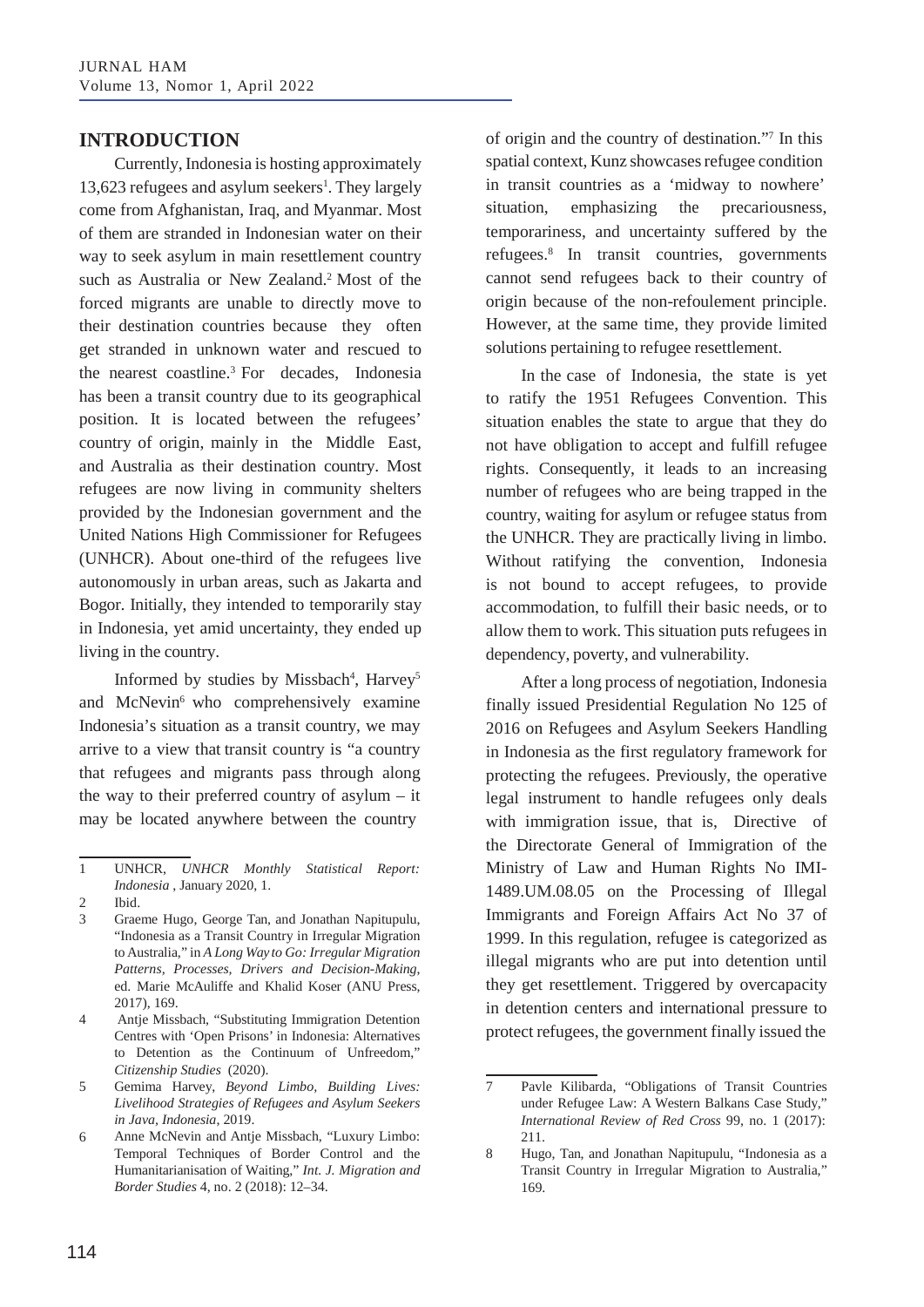Presidential Regulation in December 2016. This regulation was eagerly awaited by refugees and human right activist and expected to guarantee refugee rights. However, as Missbach argues, this regulation only institutionalizes the previous informal practices and does not introduce any substantive changes that will ensure refugee protections.9

Although Indonesia does not ratify Refugee Convention, the country still has obligation to protect and fulfill refugee rights as stated in the International Covenant on Civil and Political Rights (ICCPR) and the International Covenant on Economic, Social and Cultural Rights (ICESCR). The government already ratified both instruments in 1996 and issued ICCPR-ICESCR Ratification Acts in 2005. These two Acts encapsulate Indonesia's commitment to guarantee the rights of refugees under ICCPR and ICESCR. By doing so, although Indonesia has not ratified the Refugees Convention, it still has the legal obligation to guarantee the protection and fulfillment of refugee's rights.

This article applies these international human rights instruments to examine to what extent does the regulation protect, fulfill, and respect the rights of refugees. Several studies have praised Presidential Regulation No. 125 of 2016 as a big step for Indonesia in protecting refugees.10 However, those studies depart from the idea that Indonesia is not a country that has ratified the refugee convention. These studies are inadequate to read that Indonesia also has obligations in fulfilling the refugee rights under the two main covenants for the protection of human rights. This article contends that ICCPR and ICESCR could provide effective criteria to evaluate Presidential Regulation No 125 of 2016. Thus, we can identify the urgent agenda that the government

should address in recent years related to refugee protection.

### **RESEARCH METHODS**

This article seeks to address the handling of refugees in Indonesia based on international law after the issuance of Presidential Regulation No 125 of 2016. This study adopts the hospitality concept by Jacques Derrida as its theoretical framework. Derrida argues that every hospitality offered by the state always contains a dilemma. The state will always perceive refugees as a guest and as a threat. State's decision related to refugees is always laid on the spectrum between those two polarizations. Therefore, the state will always face a dilemma between welcoming them and at the same time treating them as a stranger.

This article elaborates the state's position within this spectrum by examining the Presidential Regulation text. The discussion elaborates the way the term 'refugees' is defined throughout the text, and how this definition portrays state's dilemma in handling refugees—which in turn also affects the state treatment of refugees. To explain the effects, this article uses two sources. *First*, the primary source is collected from selected criminal cases involving refugees. The cases are the case-laws that occurred after the Presidential Regulation was ratified in 2016, in which there are three selected cases. Each of them describes the attitude of the judiciary in fulfilling three basic rights of refugees, namely freedom of movement, right to work, and equality before the law. *Second*, this paper uses secondary sources from journals and news to find any data related to the government actions that have been and/or have not been done in fulfilling the rights of refugees.

#### **Derrida's Concept on "The Otherness" and the Dilemma of Hospitality**

Refugees are the most appropriate object to describe the concept of "otherness". The other or otherness was introduced by Derrida as anyone different from 'the self' or origin people. They must come precisely from without, from

<sup>9</sup> Antje Missbach, *Stalemate: Refugees in Indonesia Presidential Regulation No 125 of 2016*, 2018, 18.

Dio Herdiawan Tobing, "Indonesia Refugee Policy Is On Right Track'," *The Jakarta Post*, last modified January 24, 2019, accessed April 17, 2021, https:// [www.thejakartapost.com/academia/2019/01/24/](http://www.thejakartapost.com/academia/2019/01/24/) indonesia-refugee-policy-is-on-right-track.html. 10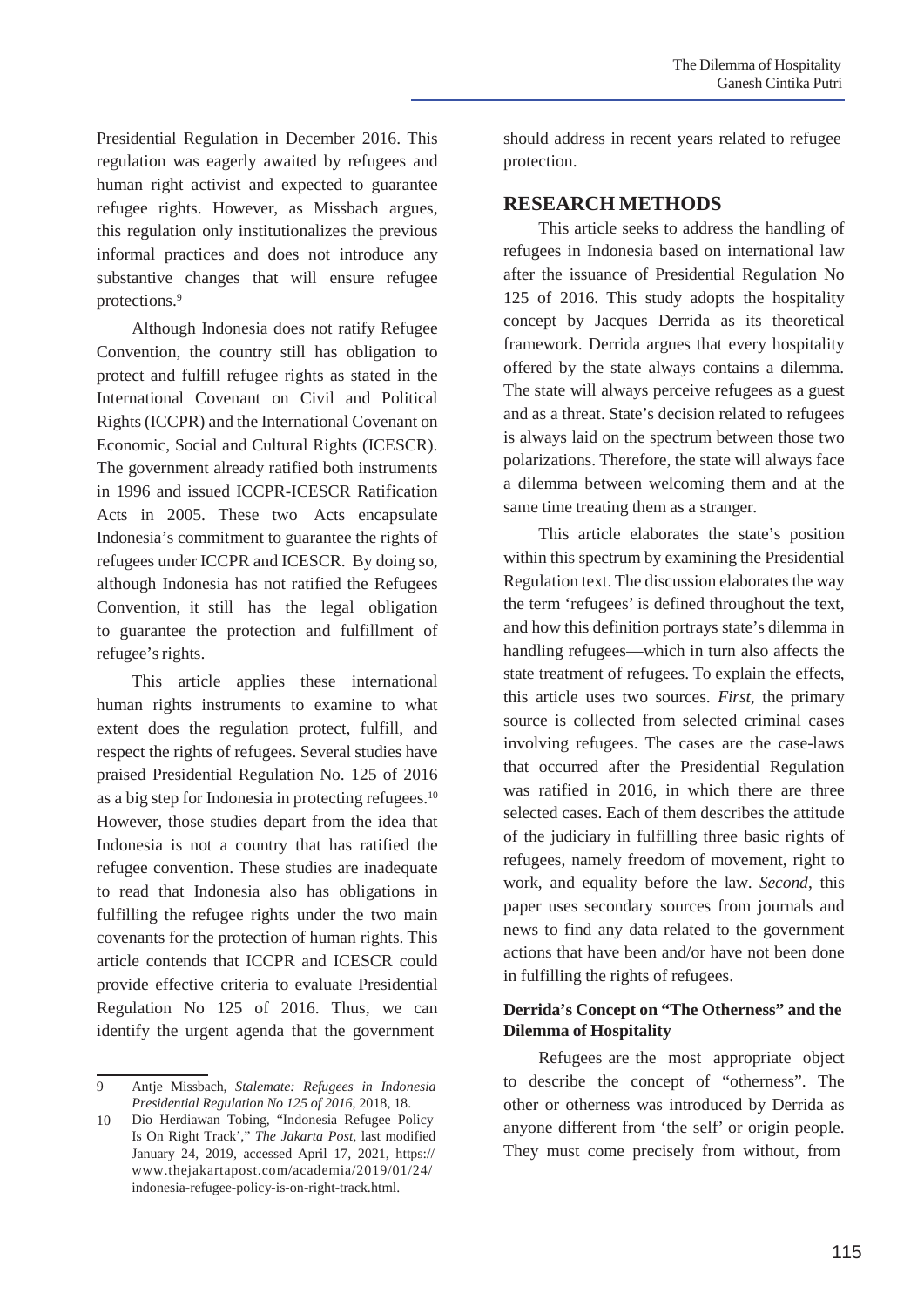someplace other than the home.<sup>11</sup> The other is aliens, radically different from us, Douzinas call them as a total threatening other<sup>12</sup>. The other is indicated by a different language or culture and the unfamiliarity with local law or norms. Douzinas states that refugees are the perfect representative of total otherness; their arrival is a sign that ego cannot find peace and security even in his own home. For Douzinas, this is the reason why refugee is seen as such a threat. The enjoyment of rights is predicated on the exclusion of others and vice versa. Law, according to Douzinas, translates this fear of threat into a policy that puts refugees as the object. The origin of the law is not coming from the refugee's experience but the host's interpretation of refugees. As an object, the refugees keep being 'alien', something apart from 'us' or 'the self.' They do not have entitlements to basic life needs such as food, shelter, and clothes. In short, they are not considered as human beings. Moreover, as non-subject, their life is based on private philanthropy or state benevolence.<sup>13</sup>

The acceptance of refugees into the state's border is an act of offering hospitality. Derrida defines hospitality as an attitude of letting 'the other' interrupt 'the self' or 'the host.' "It is invasive of the integrity of the self or the domain of the self."14 The decision to accept the refugees does not come from the host, but the other himself. "This responsible response is surely yes, but a yes to preceded by the yes of the other"15 The experience of meeting a stranger is the point at which the other, with all the nakedness of his face, is asking the host to take responsibility for him. That is when, according to Derrida, the hosts realize that they have a responsibility for the lives of the other, in the sense that, "[T]he death of the other is the first death. I am responsible for the

other in so far as he is mortal."16 Acceptance of the other—in this context refugees—is understood as a responsible attitude towards the lives of the refugees.

Even so, hospitality is always limited (or defined) by legal and sovereign boundaries. Without this limit, a foreigner cannot be called as "the other" within a country. And the state cannot be called "the host" if it does not have control over its territory. We may call this limitation a gesture of mastery, $17$  where there must be a tension to protect its authority while at the same time offering hospitality. Therefore, acceptance of the refugee will always on a spectrum between hospitality and hostility. Hospitality and hostility are contradictory concept but are closely related. As Derrida argues, hospitality is a troubling concept that always brings its contradiction within it.18 In order to welcome the other, the country should be ready to delimit the space or place that is offered to the other.<sup>19</sup>

## **DISCUSSION AND ANALYSIS**

Our following discussion is divided into two parts. The *first* part elaborates Indonesia's Presidential Regulation on Refugees to understand the purpose, principle, and mechanism of handling refugees. The *second* part analyzes the regulation based on Derrida concept about the dilemma of hospitality. This paper argues that the Presidential Regulation portrays state's dilemma in offering hospitality. On the one hand, the state *welcomes* stranded refugees and provides them accommodation. But on the other hand, the regulation is *hostile* to them by limiting their movement and forbidding them from work.

#### **A. Indonesian Regulation on Refugee**

Although Indonesia has not ratified the 1951 Refugees Convention, the country has been

<sup>11</sup> G Baker, *Policising Ethics in International Relations* (London: Routledge, 2011), 5.

<sup>12</sup> Costas Douzinas, *The End of Human Rights* (Hart 16 Publishing, 2000), 365.

Ibid., 357. 13

<sup>14</sup> Judith Still, *Derrida and Hospitality: Theory and Practice* (Edinburgh, 2010), 13.

Jacquess Derrida, *Adieu to Emannuel Levinas* (California: Stanford University Press, 1999), 23. 15

Ibid., 7.

<sup>17</sup> Still, *Derrida and Hospitality: Theory and Practice*, 13.

Mette Louise Berg and Elena Fiddian-Qasmiyeh, "Introduction to the Issue," *Migration and Society* 1, no. 1 (December 1, 2018): 2. 18

Ibid, 3. 19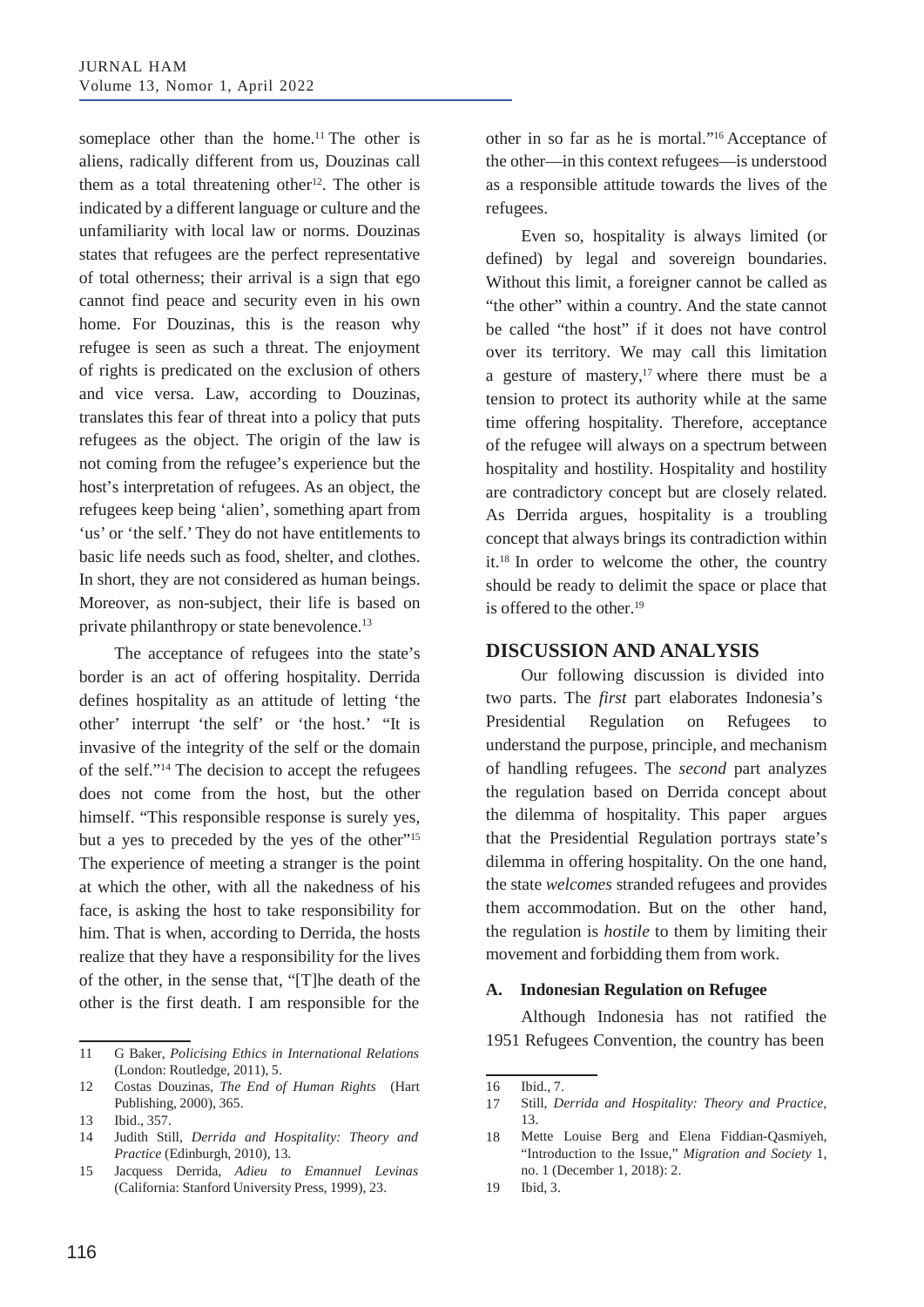hosting refugees and asylum seekers for a long period. Until 2016, the admission and handling of refugees were not regulated comprehensively in a single law. Presidential Regulation No 125 of 2016 has been through a lengthy debate among the executive and legislative for years. In May 2015, theAndaman Sea crisis happened where thousands of Rohingya people from Myanmarstranded atsea. This crisis raised public concern. As a response, the regulation regarding the handling of refugees became more urgent to be enacted.<sup>20</sup> The President accelerated this process and finally declared the regulation at the end of 2016, having considered that the regional cooperation with Australia does not solve the crisis.

Presidential Regulation No 125 of 2016 defines a refugee as:

> A person who attends Indonesia territory owing to a well-founded fear of persecution for reason of race, tribe, religion, nationality, membership of particular social groups or different political opinion and unwilling to avail protection from their own country and/ or has granted asylum seeker status/ refugees determination status from United Nation through UNHCR.

The government adopts the definition of refugees mainly from the Refugee Convention. The definition recognizes all status and identities defined under the Convention framework. For the first time in Indonesian regulation, refugees are separated from legal migrants and human trafficking groups. It is later stated clearer in Article 41 that, "the handling of refugees at all stages must be conducted separately with human trafficking groups."

The Presidential Regulation consists of 45 provisions which are divided into eight chapters: 1) general provisions; 2) discovery and interception; 3) accommodation; 4) security; 5) supervision; 6) funding; 7) other provisions; and 8) closing provisions.

The first chapter consists of the definition and actors responsible for the handling of refugees. This chapter indicates Indonesia's half-hearted commitment to guarantee the rights of refugees. Article 2 in the first chapter states that Indonesian government along with UNHCR and other international organizations are responsible for the handling of refugees. The provision implies the government's reluctance to act as the most responsible actor in handling refugees. Later in Article 26, the state guarantees refugees the right to have proper accommodation, healthcare, and sanitation. Yet, the government shifts the responsibility to provide facilities to an internationalorganization,whichmostlikelyrefers to UNHCR and the International Organization of Migration (IOM). IOM is an international organization that provides services and advice related to the migration issue to the government and migrants, including refugees and internally displaced persons.21 There is only one article that states about the funding. Article 40 stipulates that,

Funding required for refugee treatment comes from: a.) state budget revenues and expenditures through related ministries/ agencies; and/or b.) other sources that are legitimate and non-binding in accordance with the provisions of legislation

The idea of this provision is to show the government's commitment to handling refugees beyond its capacity as a non-member state of the 1951 Refugees Convention. However, the government considers about extra domestic financial burden caused by the handling of refugees.22 It implies a clear state's budget limitation for refugees and puts the burden to UNHCR or IOM. Later in the next chapter, this statement becomes more evident as the basic need, health care, and sanity are mainly facilitated by UNHCR or IOM.

<sup>20</sup> Missbach, *Stalemate: Refugees in Indonesia Presidential Regulation No 125 of 2016*, 20.

<sup>21</sup> Ibid., 7.

<sup>22</sup> Raden Ajeng Rizka Fiani Prabaningtyas, "Indonesia and The International Refugee Crisis: The Politics of Refugee Protection," *Journal of Indonesian Social Sciences and Humanities* 9, no. 2 (December 31, 2019): 140.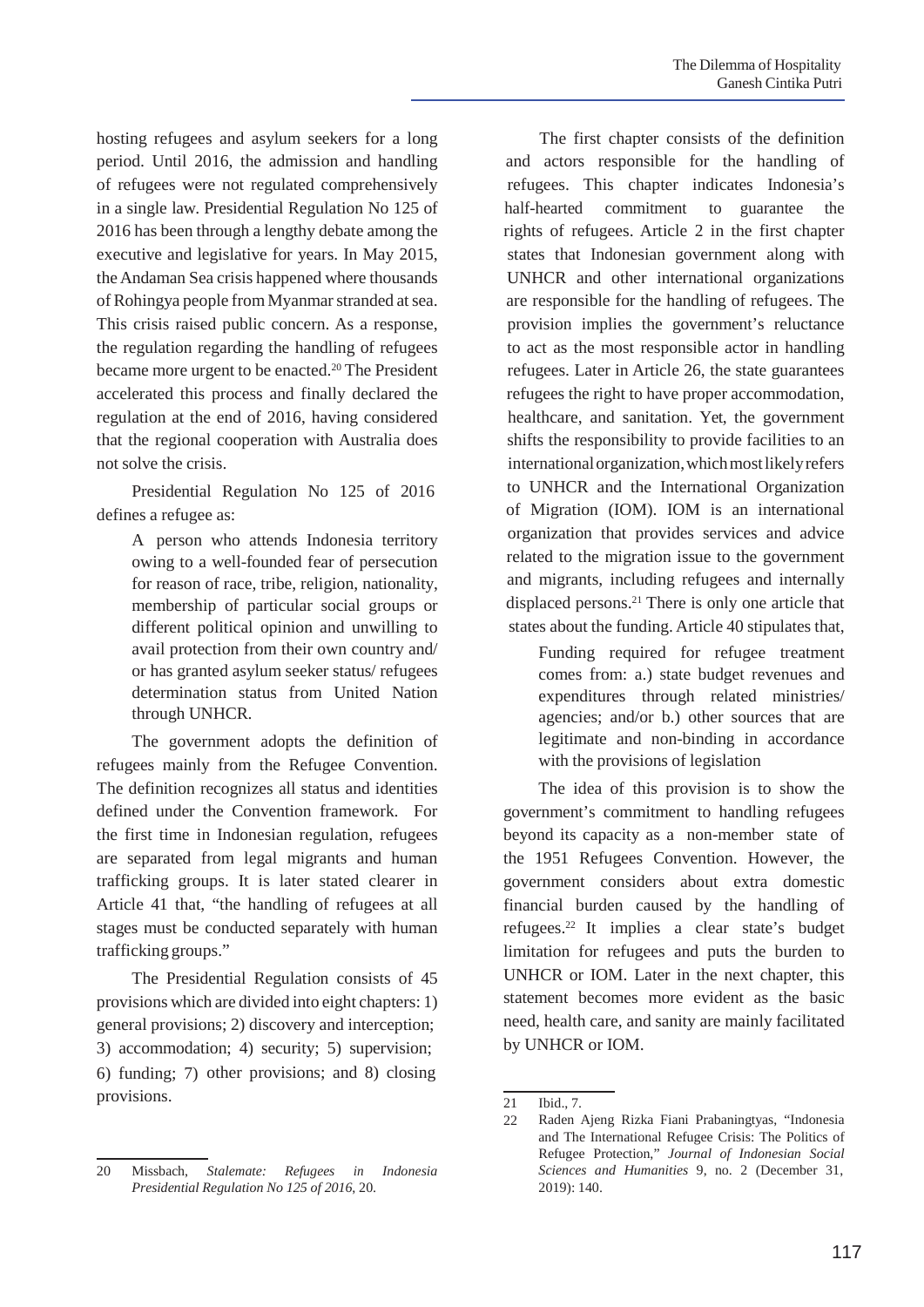Chapter II until chapter V of the Presidential Regulation are the core provisions of this regulation. The two chapters consist of four scopes of regulation: admission, shelter and accommodation, security procedure, and immigration supervision. In the admission chapter, this regulation shows a significant improvement as it prioritizes refugee safety, especially when they are stranded in Indonesian waters. Article 6 states that Search and Rescue Team (SAR) has a duty to do emergency rescue once they find suspicious refugee's boat. This is the first regulation in Indonesia that provides a coordinated mechanism which involves several actors in finding and rescuing refugees. These actors are the Indonesia National Army, Police, Ministry of Transportation, Marine Security Agency, and other related stakeholders. Previously, Indonesia did not have any clear regulations on who should rescue refugees once they were found. This provision guarantees refugee safety to not be left stranded or being sent back overseas.

After being found and rescued, refugees will be transported to the closest detention center to be registered and examined, as stated in Articles 9-13 of the Regulation. Neither the police nor immigration officer has the authority to decide the status of refugees. They have to contact UNHCR officers and let them decide the status. While refugees waiting for their asylum to be granted, detention centers have to coordinate with the UNHCR to provide temporary shelter for refugees. It is important to note that Article 24 recognizes various alternatives for refugee accommodation, including temporary and permanent shelter provided by the local government. It means that the state, represented by the local governments, has goodwill to receive and take care of the refugees. However, although the local government provides shelters, the responsibility to fulfill refugee basic needs is still in the hand of UNHCR or any international organization concerned about migrant issues. Article 26 (3) and (4) state that international organizations have to provide clean water, food, drinks and cloth, health care,

sanitation, and worship facilities. Moreover, the Regulation does not mention any limitations on how long the refugees must stay in a detention center before transferred to permanent shelter. In practice, it will be problematic if the local government cannot provide more shelters, which means that they will send the refugees back to the detention center.

The regulation guarantees refugees access to healthcare, sanitation, food, and shelter. However, none of the articles explicitly mentions refugee rights. By contrast, Chapter five of the regulation implicitly perceives refugees as a threat that must be monitored and supervised, instead of as vulnerable groups that should be protected. It is stated clearly in Article 32 that police and local governments have a duty to 'secure' the refugees to avoid criminal acts. The security force is mandated not to secure the refugees but to secure the citizens from refugees. Article 33 states that supervision must be conducted once refugees are found. The same treatment is also mandatory at the shelter until the departure to the refugee destination country or voluntary repatriation to the origin country or deportation. Refugees must also report their presence to the immigration officer once a month. Should they fail to report for three months in a row, they will be sent to a detention center. They have to comply with the code of conduct in each community shelter.

This provision will be harmful to refugees due to none of the provisions mentions how long they will be put in the detention center when they violate any of these rules. Missbach in her study mentions this policy as a self-regulation and self-discipline for the refugees. The potential of repeating detainment is used strategically by the government as a threat for refugees to obey the rule.23 Even when they live outside the detention, refugees are still monitored and live under limitations. Living outside is not the opposite of the detention regimes, but rather a larger detention center with the same code of conduct.

<sup>23</sup> Missbach, "Substituting Immigration Detention Centres with 'Open Prisons' in Indonesia: Alternatives to Detention as the Continuum of Unfreedom," 3.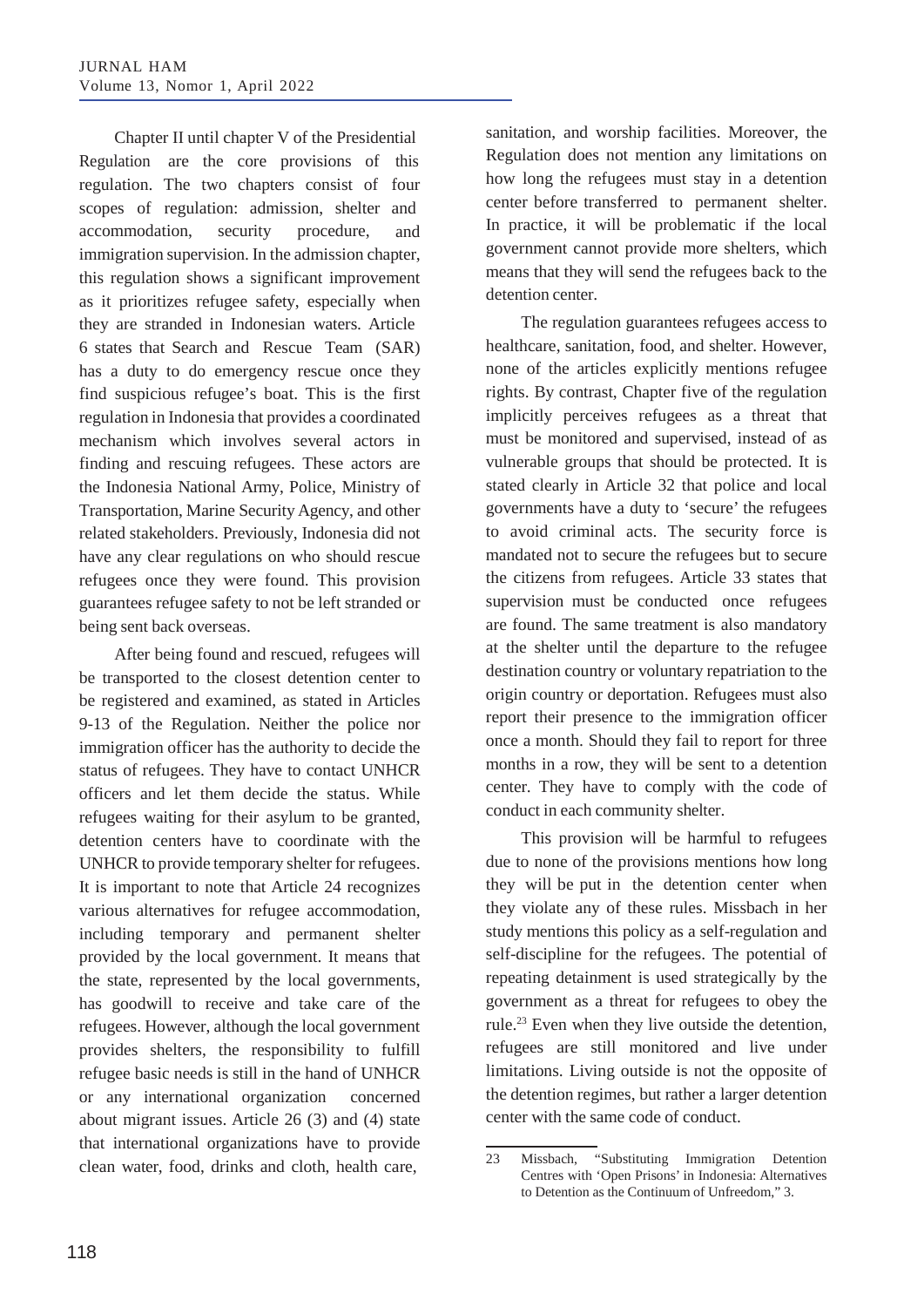### **B. InternationalLegalFramework:Refugee's Right Under ICCPR and ICESCR**

In its preamble, both ICCPR and ICESCR declare that human rights derive from the inherent dignity of humans. Article 6 General Comment No. 15 of 1986 on the Position of Aliens under the Covenant states that exceptions and restrictions on freedom of movement, residence, and employment can be made for aliens. However, Article 5 states that restrictions on this right cannot be carried out if there is a risk of inhuman treatment. In terms of handling refugees, leaving refugees trapped in transit countries, confining them resulting in the inability to work, and derogating their human dignity potentially lead to inhuman treatment. It is also worth noting that every state measurement must be referred to the ICCPR and ICESCR mandates, which is to preserve the inherent dignity of human being. Thus, refugees are also protected under ICCPR and ICESCR.

This article would focus on two rights under ICCPR and one right under ICESCR: freedom of movement, equality before the law, and the right to work. These three rights are considered to be essential for refugees. Several cases would be explained below to show how crucial these rights are and yet difficult to be guaranteed by the state. Moreover, these rights can clearly represent the state's dilemma in welcoming refugees.

## a. *Freedom of Movement and Its Practice in Indonesia*

ICCPR guarantees that 'everyone lawfully within the territory of a state shall have the rights to liberty of movement and freedom to choose his residence' as stated in Article 12 (1). This provision aims to guarantee refugee rights to flee from their country and to seek asylum in the destination country. It means that state parties are prohibited to prevent refugees from arriving in their territory including committing pushback policy. In addition, the article also guarantees refugee rights once they are within other states' territory. These rights are inherent with freedom from arbitrary detention which prevents the state from being hostile to refugees. However,

this section will focus on freedom of movement for refugees who are already within other state territories and waiting for asylum from a third country.

CCPR General Comment No. 27 on Freedom of Movement provides a comprehensive interpretation of this provision, specifically about aliens who enter the state illegally. It is stated that after their status has been regularized, they become lawful within the territory. This provision leads to a question of what conditions make an 'alien' can be considered a 'lawful' subject. In paragraph 4, the Committee states that the status of outliers who come to a country can only be judged by domestic law. The interpretation of lawful presence is also available in Grahl-Madsen's publication. He states that the term 'lawfully presence' must apply not only to those who intend to stay permanently but also to refugees who intend to stay temporarily. $24$ It includes any refugees who transit or travel throughout several countries before they reach their destination country. Later, Grahl Madsen argues that this lawful presence status can be varied based on domestic law procedures.

> This condition can be realized in various ways, varying along with the particular case at hand; formal admission to a refugee status determination procedure or regularization of status in the sense of Article 31 (2), provided the relevant domestic laws that govern the lawfulness of presence in the territory are constrained by the presence the 1951 Convention25*.*

In Indonesia, everyone who comes without a legitimate document or visa will be considered as an illegal migrant. In that sense, refugees will be considered illegal migrants since they do not have the appropriate documentations. However, based on Presidential Regulation No. 125 of 2016, refugees and asylum seekers must be differentiated from illegal migrants. They have

<sup>24</sup> Marjoleine Zieck, "Refugees and the Right to Freedom of Movement: From Flight to Refugees and the Right to Freedom of Movement: From Flight to Return Return," *Michigan Journal of International Law* 39 (2018): 81.

<sup>25</sup> Ibid.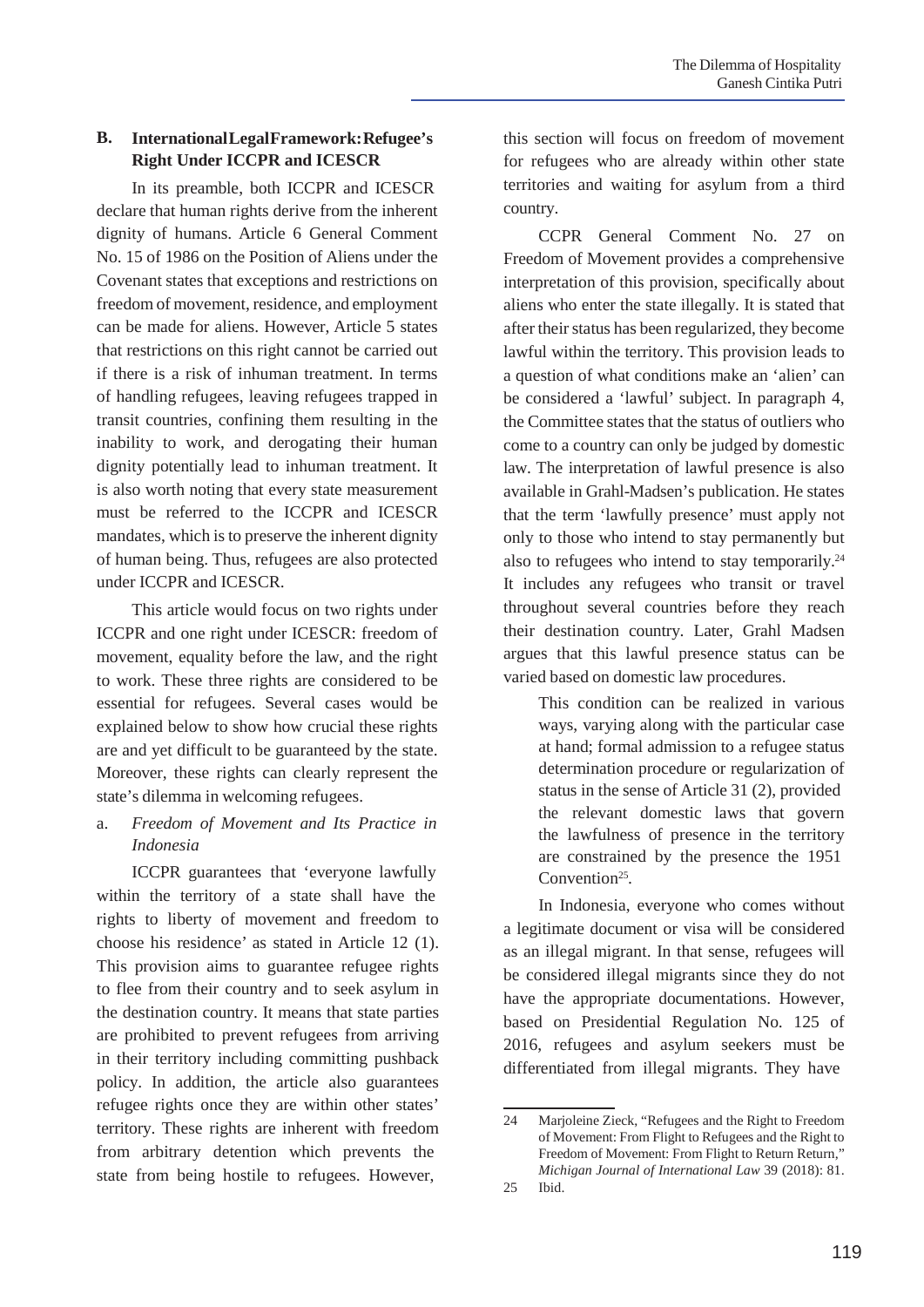to be welcomed even if they are unequipped with legal documents. At this point, soon after refugees report their arrival to UNHCR, the agency will recognize their status as an asylum seeker.<sup>26</sup> By doing so, the refugees and asylum seekers fulfill the terms "regularized" from paragraph 4 of the CCPR General Comment No 27 on Freedom of Movement. The Indonesian government must consider them as lawfully entering the country. Consequently, Indonesia should guarantee their rights to move as guaranteed by Article 12.

Article 12 (3) of the Covenant allows states to restrict internal freedom of movement and the freedom to choose residency only when it is necessary. Restriction on these rights may be allowed in order to protect national security, public order, public health or morals or the rights and freedoms of others. Furthermore, the restriction may be applied only if it is consistent with the other rights recognized under the Covenant. In order to justify the restriction, state parties must mention the circumstances in which they treat aliens differently. Unfortunately, many countries often seek justification for their restriction under this provision. To address this issue, the HRC explicitly mentions the restriction below:

Once an alien is lawfully within a territory, his freedom of movement within the territory and his right to leave may only be restricted in accordance with Article 12, paragraph 3. Differences in treatment in this regard between aliens and nationals, or between different categories of aliens, need to be justified under article 12, paragraph 3.27

It means that such restriction must be justified using provided domestic law. In addition, it must be included in state's report for CCPR.

The restriction may also be applied under public emergency as stated under Article 4 ICCPR. It defines state emergency as a condition which is officially proclaimed as threatening the life of the nation. This provision will be examined in the case of Indonesia.

Two years after the President issued the regulation on handling refugees, the government started to cease using immigration detention centers for asylum seekers and refugees. A report from UNHCR in January 2020 shows a significant decrease in the number of refugees located in detention centers. Before the Regulation, about 4,200 refugees, including women and children, were put in detention centers. There are thirteen detention centers in Indonesia. Four of them have already exceeded their capacity. After the regulation is in force, less than one percent remained in detention: 120 people in 2018 and it keeps decreasing. In January 2020, only ten refugees still remained in detention. None of them were children and there was only one woman.<sup>28</sup>

Currently, there are as many as 13,623 persons registered with UNHCR in Indonesia. They are 10,276 refugees and 3,347 asylum-seekers. More than half of them come from Afghanistan or as many as 7,668 persons (56%). The rest come from Somalia (10%), Iraq (6%) and about 5% are Rohingya from Myanmar. UNHCR has registered the children by the end of January 2020. There are 3,794 children registered including 3,659 children who fled with their nuclear families, 89 children have their relatives as companions and there are still 46 children who are separated from their parents. The latter usually lived with other refugees as their adult caregivers.29

UNHCR in their latest report claims that more than 8,000 refugees and asylum seekers have stayed in community shelters. The financial cost for community shelter including electricity and guards is entirely covered by IOM. UNHCR

<sup>26</sup> Asylum seeker is different from refugee. To be called a refugee, one must get Refugee Status Determination from UNHCR. In Indonesia, people who come from abroad and wait for their RSD to be granted are usually called asylum seekers. However, in this paper, the term refugee is referred to as both asylum seekers and refugees themselvess.

<sup>27</sup> Zieck, "Refugees and the Right to Freedom of 28 Tobing, "Indonesia Refugee Policy Is On Right Movement: From Flight to Refugees and the Right to Freedom of Movement: From Flight to Return Return," 86.

Track'."

UNHCR, *UNHCR Monthly Statistical Report: Indonesia* . 29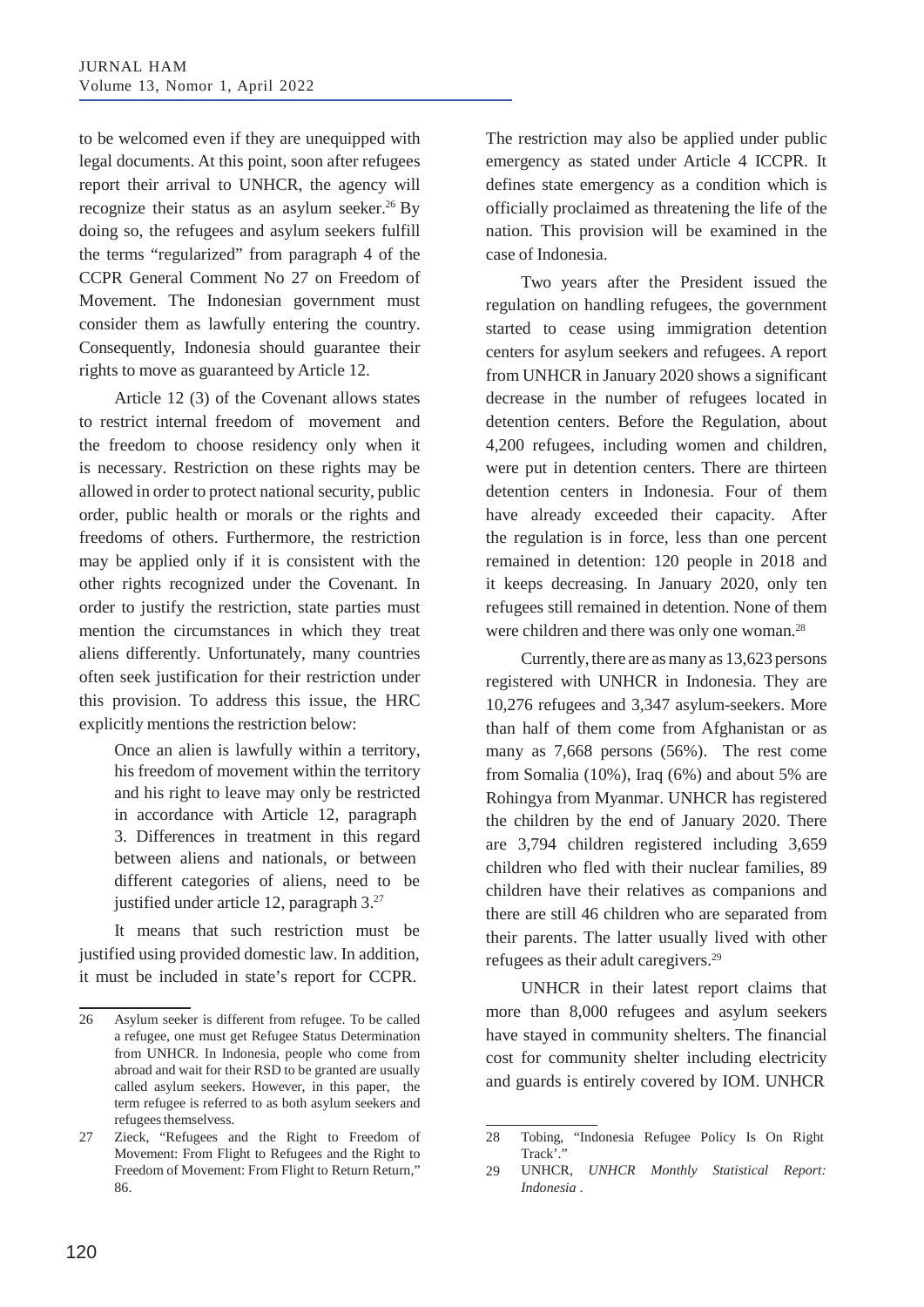and IOM have allocated monthly allowance for each household. However, this allowance is not sufficient compared to the average Indonesian household income to afford family basic needs. Neither UNHCR nor IOM can guarantee the sustainability of this allowance. Sometimes, it rises but most of the time it suffers a shortfall in funding.30 The condition in each community shelter may vary according to the basic facilities provided by government. Most of them are repurposed hotels and student dormitories that have been renovated. Even after renovation, some of them are still crowded and in bad shape $31$ . However, compared to detention centers, this accommodation has better access to health care, religious institution, and psychological support. A family with little children is placed in one room while a single person must share the room with others.32 Although these accommodations are provided by the local government, the authority to allocate proper shelter remains with the IOM.<sup>33</sup> In some cases, IOM finds it difficult to allocate shelter since the local government is reluctant to host more refugees as they fear for potential religious tension, social envy, and cultural misunderstanding.34

Although refugees are now living in hostels or community shelters, their movements are still limited. Refugees who lived in Makassar told the Aljazeera that Indonesia is like an open prison.35 Whenever they break the rules, they will be put into detention and will be stamped as illegal immigrants. The situation worsens because neither the Indonesian government nor IOM can guarantee how long they have to stay in shelters.

Ibid. 34

Those who get rejected still can ask for judicial review36. However, if it is rejected for the second time, they will be asked to voluntarily return to their home country.37

Regardless of there have been more humane facilities provided in community shelters, scholars like Julia Morris still perceives this alternative to detention as a 'normative cover.'38 It is nothing more than a moral veneer from the politics of forced immobility. Refugees may indeed enjoy more mobility compared to their stay in detention centers. They get a proper place to live compared to overcrowded cells. They are also treated differently from the illegal migrants. However, despite these situations, refugees cannot freely go from the community shelter. They must ask for permission to leave the shelter and must return in less than 48 hours. They are prohibited to come to airports or seaports. They have to sign a declaration letter stating that they will obey this code of conduct. The consequence of violating these rules is to lose all services and payments they have entitled to and are blocked from reentering the shelter. Many cases ended in judicial trial for refugees who break the rules, i.e. Zakarea Fraud Case<sup>39</sup>.

Zakarea is a Rohingya refugee who lived in a community shelter located in Pelangi Hotel, Medan.The shelter is built by the local government and IOM. On November 1<sup>st</sup>, 2020, he was asked by his friend, Abdul Hamid to pick up Hamid's wife at another community shelter located at the BLK building in Lhokseumawe, 206 miles from Medan. If he succeeds to bring them back, Hamid would give him two million rupiahs as a reward. When Zakarea arrived in front of BLK building, a soldier from Indonesian National Army asked about his purpose. Zakarea answered that he was going to pick up a friend to meet her husband. The soldier, who was suspicious of the situation, took

<sup>30</sup> Yunizar Adiputera and Atin Prabandari, *Addressing Challenges and Identifying Opportunities for Refugee Access to Employment in Indonesia* (Yogyakarta, 2018).

Missbach, "Substituting Immigration Detention Centres with 'Open Prisons' in Indonesia: Alternatives to Detention as the Continuum of Unfreedom," 7. 31

Ibid. 32

Ibid. 33

Ian Morse, "'Open Prison': The Growing Despair of Refugees Stuck in Indonesia," *Al Jazeera*, March 4, 2019. 35

<sup>36</sup> Ibid.

<sup>37</sup> Ibid.

<sup>38</sup> Missbach, "Substituting Immigration Detention Centres with 'Open Prisons' in Indonesia: Alternatives to Detention as the Continuum of Unfreedom," 7.

<sup>39</sup> *Zakarea Fraud Case* (2021).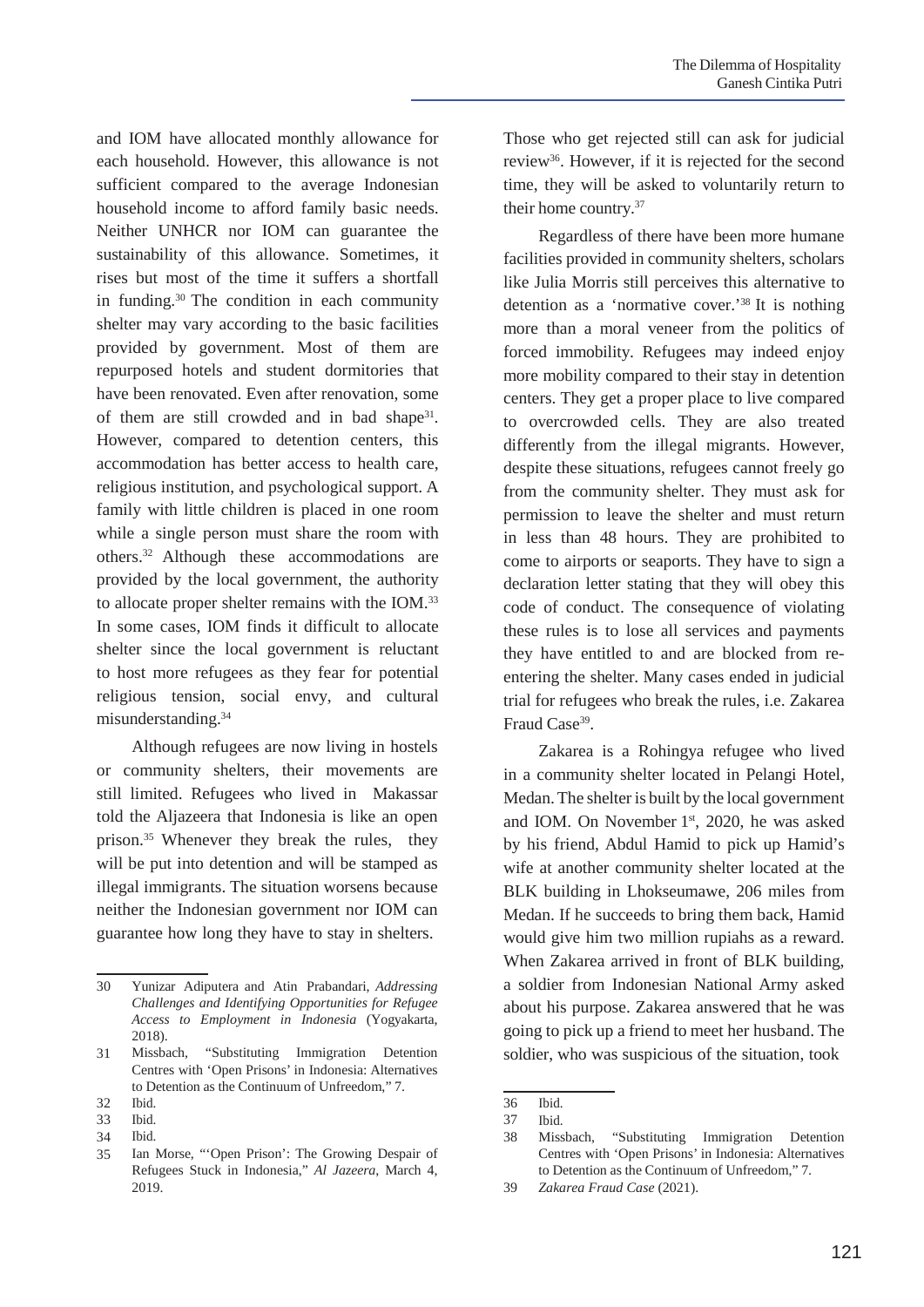Zakarea and brought him to the police station to be investigated. The soldier argued that he had done the right thing as refugees are forbidden to leave the shelter without permission from the local government or UNHCR. Lhokseumawe District Court in case number 23/Pid.Sus/2021/PNLSM passed a verdict to Zakarea for violating *Act No 21 of 2007 on Eradication of People Smuggling Crime*. He was considered to commit an attempt of helping other to do human trafficking. In the reasoned judgment, the judges argued that Zakarea is found guilty because he received money for picking up a woman. Besides, he received the money from someone who ordered him to bring a person. The judges perceive it as a transaction where money is exchanged with people.

Based on the Anti-Human Trafficking Act No 21 of 2007, human trafficking is defined as

Act of recruitment, transport, holding, sending, transferring, or receiving a person with threats of violence, use of force, kidnapping, imprisonment, forgery, fraud, abuse of power or vulnerable position, bondage or payment or benefit, so as to obtain the consent of the person who has control over the other person, whether commit within the country or between countries, for the purpose of exploitation or resulting in exploitation of people.

In Zakarea's case, he did not kidnap or transfer the woman. He merely escorted the woman to her own husband with consent and acknowledgment from both parties. There is not any abuse of power or coercion in this case. The money that he received is not to obtain consent from anyone but as compensation for taking the woman to her husband. The most crucial point is that she was not escorted for the purpose of exploitation but to reunite with her family. Thus, this act does not fulfill the definition of human trafficking. As a result, this kind of criminalization has strengthened the idea within society that refugees are not allowed to move from their shelter. Although the proceeding did not cause any legal implications against the woman, the decision itself implies a threat for refugees who want to

leave the shelter. Law, which has the authority to set normality within society, has confirmed the norms that refugees must stay behind the shelter wall. It brings the consequence that everyone who knows their attempt to leave must report it to the police.

Article 31 and 32 of the Presidential Regulation No 125 of 2016 place refugees as an object of surveillance. Article 31 stipulates that everyone including local citizens who found refugees is obliged to comply with security procedure and report it to the police station. Later in Article 32, "security officer of the shelter under Indonesia police coordination must keep refugees remain in the shelter." Although the court did not mention this regulation during the trial, however, the soldier who arrestedZakarea justified his action based on this regulation. The soldier thought that no refugees may leave their shelter, including the woman whom Zakarea picked up. Meanwhile, if we look back at Article 12 *ICCPR*, the woman is considered as someone whose status is a 'lawful presence,' hence the state should protect her freedom of movement.

This case cannot be justified under the restriction provision. Article 12 (3) of the Covenant allows states to restrict internal freedom of movement and the freedom to choose residency only when necessary. Restriction on the above rights may be allowed in order to protect national security, public order, public health or morals or the rights and freedoms of others and is consistent with the other rights. In the above case, the judges' decision cannot be justified since Zakarea has not even escorted the women to leave the shelter. Even if the women leaves the shelter, the policy is still unjustifiable since there is nothing dangerous from meeting family.

The Presidential Regulation indeed has prohibited refugees from living in detention center. However, Zakarea's case portrayed the state's dilemma between protecting human dignity as mandated by ICCPR or dealing with the fear of a stranger's interruption. Even though the regulation has protected the refugee from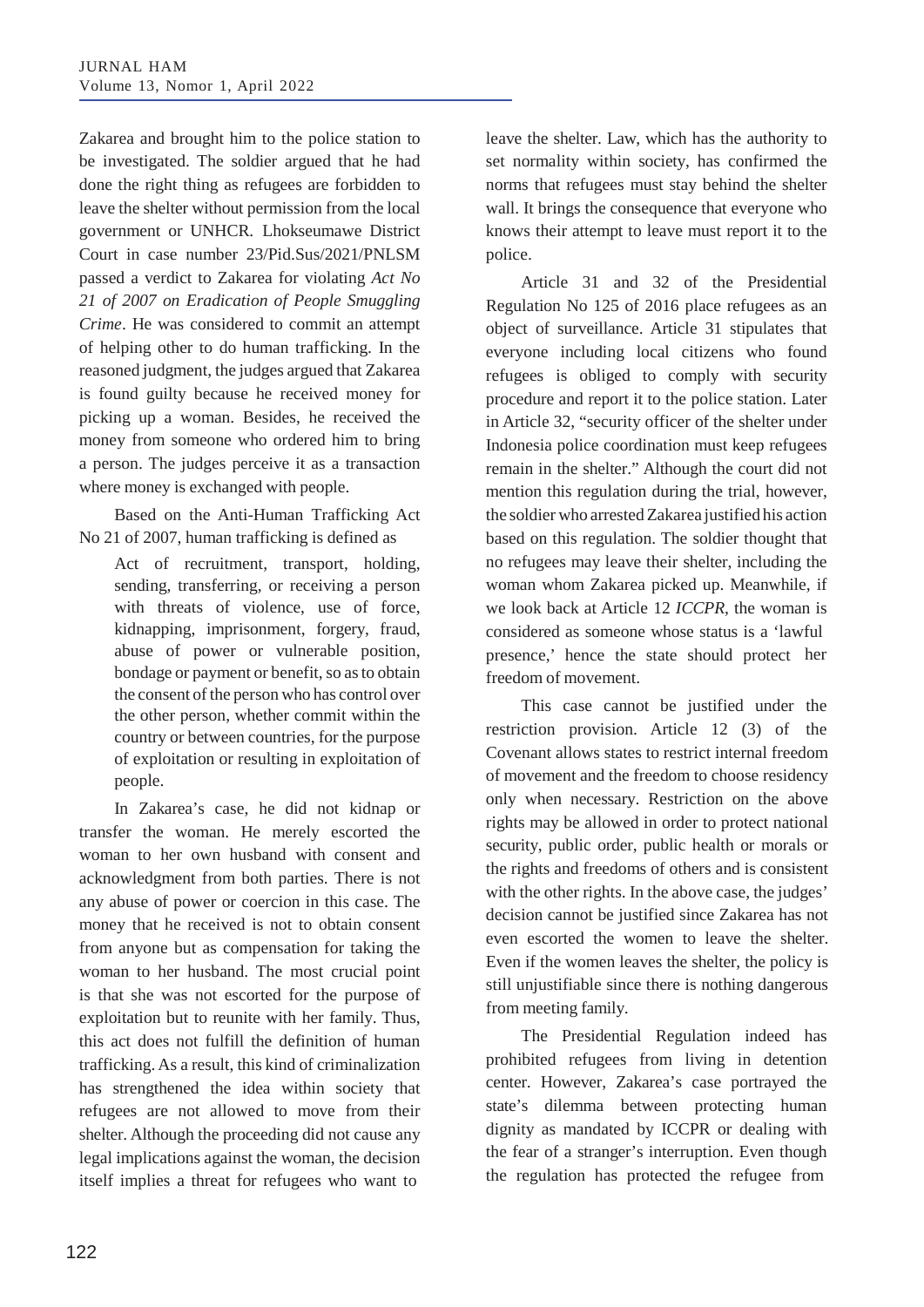detention, in the end, the government reaffirmed its power by delimiting refugee movement. This is what Still called the gesture of mastery, to remind the refugees that they are still stranger $40$ .

# b. *Equality before the Law and Its Practice in Indonesia*

Article 4 *ICCPR* guarantees the rights of equality before the law. This provision has two scopes. The first guarantees equality before courts, tribunals, or any judicial trial. The second guarantees a fair and publichearingbya competent, independent, and impartial tribunal established by law. Article 14 also contains the prohibition of any form of discrimination regarding this right. State parties must guarantee that their domestic law will not treat people from other nationalities differently.

The right of access to courts and tribunals and equality before them are not limited to citizens of States parties, but must also be available to all individuals, regardless of nationality or statelessness, or whatever their status, whether asylum seekers, refugees, migrant workers, unaccompanied children or other persons, who may find themselves in the territory or subject to the jurisdiction of the State party*.*

General Comment No 32 further explains that equality before the law consists of the availability of legal assistance for individuals. Article 14 paragraph 3 (d) also guarantees this availability; "States are encouraged to provide free legal aid in other cases, for individuals who do not have sufficient means to pay for it." This provision should be applied in the case of refugees as they are not familiar with the applied domestic law. In addition, it is usually the case that refugees cannot speak local language. This will bring obstacles in defending their argument during the proceeding process. Article 14 paragraph 3 (a) guarantees this condition, that "all persons charged with a criminal offense have the right to be informed promptly and clearly in a language which they understand." To ensure these rights, refugees

certainly need legal assistance. It is not merely for the purpose of translating language. Assistance also includes translating and explaining the local norms, legal consequences, and the procedures. General Comment No 32 has enhanced this concern as stated in paragraph 40, saying that "the right to have the free assistance of an interpreter applies to aliens as well as to nationals."

This article identifies several cases in Indonesia in which refugees have to deal with the domestic trial without accompanied by legal assistance. In General Comment, the committee makes the provision clearer by stating that State is encouraged to provide free legal aid for individuals who do not have sufficient means to pay for it. This provision has been adopted into Indonesia Act No 16 of 2011 on Legal Aid*.* This act states that legal aid recipients are people or groups of poor people who are unable to fulfill their basic rights properly. They are the ones who cannot independently get the rights to afford food, clothing, health services, education, employment, and/or housing. In this case, foreign refugees should be classified as legal aid recipients because all their basic rights depend on international organizations.

In fact, not all refugees who fall into legal issues receive legal assistance. Throughout 2019- 2020, this study found at least two trials involving refugees as a defendant without any legal assistance. The first case is an allegation of fraud against a refugee from Cameroon named Tehokeu. Tehokeu was accused of committing deception to a local citizen, claiming that he could double up the money.41 Jakarta District Court, in its verdict No 328/Pid.B/2020/PN Jkt.Pst, sentenced him to two years of imprisonment for taking USD 1,000 or equal to IDR 15 million for having violated Article 378 of the Criminal Code. Compared to the same double-up-money fraud cases committed by Indonesian in 2020, the punishment for Tehokeu is more severe. An Indonesian man who was accompanied by legal assistance was punished for one year four months for taking IDR 700

<sup>40</sup> Still, *Derrida and Hospitality: Theory and Practice*, 13. 41 *Tehokeu v Darma Susila* (2020).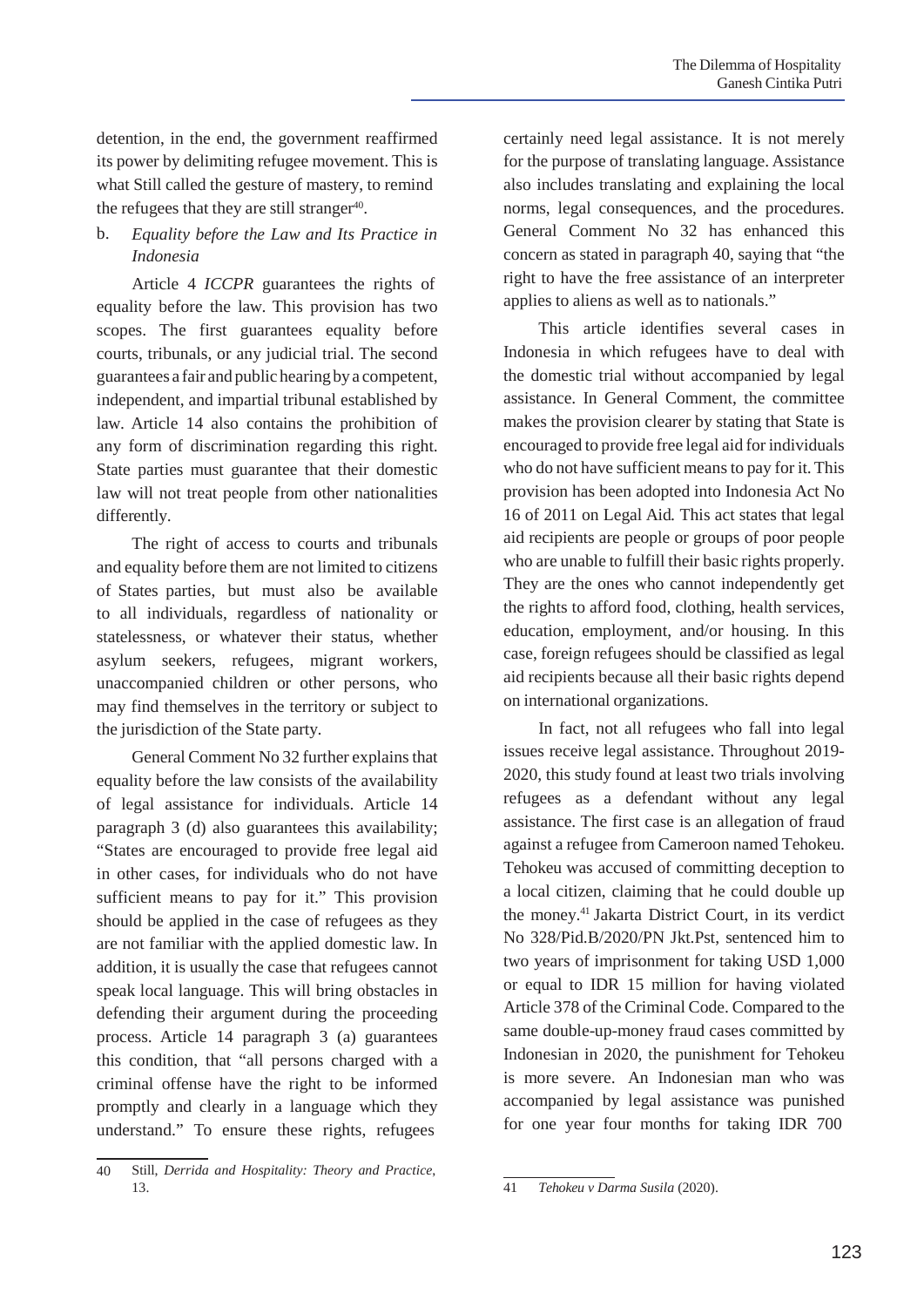million. He got remission because of his status as the only breadwinner in his family. Meanwhile, in Tehokeu case, the Judges do not address his status as a refugee who does not has an occupation to support his living. Tehokeu, along with the other three defendants, have financial problems too. However, they do not get remission the way the Indonesian defendant has. This case shows that without legal assistance, a refugee cannot defend himself and alleviate the charge. Despite that, different treatment between refugees and Indonesian people indicate discrimination based on their nationality resulting in judges' different verdict. The state, in this context represented by the judiciary system, does not treat refugees equally with the citizen as mandated by Article 14 ICCPR. The situation gets worse when refugees can hardly access legal assistance even if the right to get legal assistance has been guaranteed in Law on Legal Aid and Criminal Procedural Code.

Another example is a case involving a man named *Yousufi* who was accused of falsification of identity.42 Yousufi was charged for ten months in prison and fine of five million IDR. During the trial, he was not accompanied either by a translator or legal assistance. Yousufi could not defend himself and explain his inability to enjoy the right to work and freedom of movement. This situation forced him to falsify his identity to be able to join a competition that was urgently needed to fix his financial situation. Instead of defending his situation, he admitted and confirmed all of the accusations. It made the judges find no rational reason to alleviate the charge. Like the previous cases, Yousufi case portrays the lack of legal apparatus sensibility toward refugees' vulnerability. In addition, these two cases represent how refugees live under uncertainty in Indonesia. They do not know how long they must stay in the shelters. They are not allowed to have any jobs to make their ends meet. Committing crime becomes their response to tackle uncertainty. Although this condition cannot justify their decision to commit a

crime, these cases clearly describe various burdens experienced by the refugees.

Article 30 (1) of the Presidential Regulation states that all refugees have liability to obey Indonesian law and adapt to Indonesian local norms. In Article 30 (4), all refugees who break the law will be processed according to prevailing regulations. The word 'process' in this article includes arrest, investigation, and legal assistance during the trial. However, two previous cases portray how the legal apparatus interpret Article 30 (4) only about the arrest, investigation, and punishment process. There is not enough knowledge even for the judges in processing refugee legal cases. In the midst of such conditions, it is important to have legal assistance that can articulate the conditions of refugees. Although the right of getting legal assistance has been provided in the Legal Aid Act and Indonesian Criminal Procedure Code, in practice the enjoyment of this right remains limited for the refugees. Only a few legal aids offer and have experience in refugees' cases, namely SUAKA and the Indonesian Legal Aid Foundation (YLBHI), and both of them operated mostly in Jakarta(Refugee Legal Aid Information, n.d.).

The only thing that allows refugees to enjoy their rights as guaranteed in ICCPR and ICESCR is having legal protection in the country in which they are living. Even in the situation where the state has provided and recognized refugees' rights, refugees are often unable to assert their claim when their rights are violated because they must face substantial barriers that obstruct their access to legal processes<sup>43</sup>. The barrier is not merely about the lack of legal aid personnel for refugees, but also the difficulty of law enforcers to stand on the refugees' feet. Refugees are still unknown to 'the host', and applying the host's law to them is like forcing a foreigner to use a language they don't know. Hence, there will always be a limitation on interpreting let alone fulfilling refugees' rights.

<sup>43</sup> Anna Lise Purkey, "A Dignified Approach: Legal Empowerment and Justice for Human Rights Violations in Protracted Refugee Situations," *Journal of Refugee Studies* 7, no. 2 (2013): 262. 42 *Yousufi Falsification Case* (2019).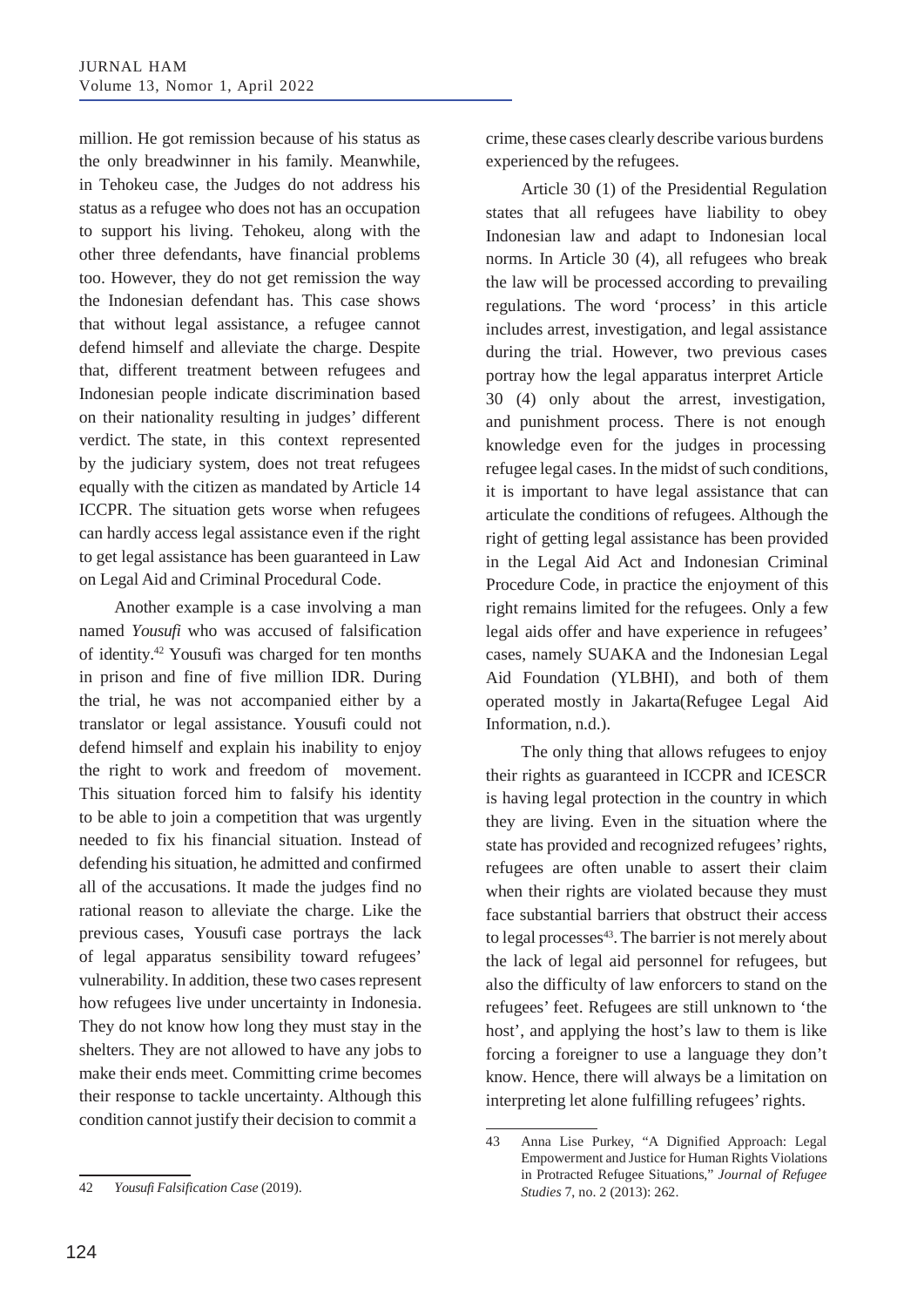*c. Right to Work and Its Practice in Indonesia*

Each right in the ICCPR and ICESCR is interdependent and inalienable. ICESCR guarantees the right of everyone "to work, which includes the right of everyone to the opportunity to gain his living by work which he freely chooses or accepts". ICESCR recognizes that the right to work can "provide for oneself and one's family financially through employment". In addition, being able to work gives them the ability to "meet a crucial human need for the preservation of human dignity". Fulfilling the right to work will give refugees access to adequate housing, food, and healthcare and hence would preserve their dignity as a human being.<sup>44</sup>

Presidential Regulation No 125 of 2016 enables the refugees to live physically, but without dignity. It addresses refugees' basic rights which are sanitation, health care, and proper accommodation as regulated in Chapter III. However, none of the articles mentions state's permission for refugees to have formal work. This situation makes refugees depend on NGO funding to fulfill their needs. Without working or vocational training, they lose their ability, hopes, and sense of purpose. It leaves them vulnerable to depression.<sup>45</sup> Currently, there are only 40% of refugees who get assistance from non-government organizations. The rest of them should live independently in informal or illegal work.46 The previous fraudulence case committed by Tehokeu shows that refugees often get arrested for various crimes, such as fraud and prostitution. Without the right to work, they are forced to commit a crime or choose to live under dependency, vulnerability, and poverty.

Even though ICESCR does not force immediate action as ICCPR does, ICESCR urges the states to guarantee the rights to the

maximum available resource. Nonetheless, the lack of resources cannot justify discriminatory treatments, "unless every effort has been made to use all resources that are at the State party's disposition in an effort to address and eliminate the discrimination, as a matter of priority."47 Making this effort by giving refugees access to employment can solve the resource problems. The Committee in CESCR Statement<sup>48</sup> even argues that access to education and employment will reduce refugees' dependency on state funding or private charity which in turn decreases the state's financial burden.<sup>49</sup>

However, Article 2(3) of the Covenant establishes an exception for developing countries' obligations. It states that, "[D]eveloping countries with due regard to human rights and their national economy, may determine to what extent they would guarantee the economic rights recognized in the present Covenant to non-nationals." The exception applied only to economic rights and particularly related to access to employment. This statement does not mean developing countries could deny this right entirely. On the contrary, the state may determine to what extent they would guarantee this right and how to guarantee this right without burdening domestic economy.

Based on the explanation above, Indonesia has a number of justifiable reasons for not fulfilling refugees' economic rights. These are three government statements that imply their justification for not fulfilling refugees' economic rights. *First*, the government argued that giving refugees access to work may trigger more refugees to come.50 Meanwhile, Indonesia

<sup>44</sup> Sarah Bidinger, "Syrian Refugees and the Right To Work: Developing Temporary Protection in Turkey," *Boston University Internatinal Law Journal* 33 (2015): 27.

Adiputera and Prabandari, *Addressing Challenges and Identifying Opportunities for Refugee Access to Employment in Indonesia*. 45

Missbach, *Stalemate: Refugees in Indonesia Presidential Regulation No 125 of 2016*, 9. 46

<sup>47</sup> Committee on Economic Social Cultural Rights, *General Comment No. 20 (2009): Non-Discrimination in Economic, Social and Cultural Rights (Art.2, Para.2 of the International Covenant on Economic, Social and Cultural Rights).*, 2009, para. 13.

Committee on Economic Social Cultural Rights, *CESCR Statement: Duties of States towards Refugees and Migrants under the International Covenant on Economic, Social and Cultural Rights*, 2017. 48

Ibid., para. 6. 49

Hindra Liauw, "Menlu Tak Ingin Penampungan Rohingya Tarik Pengungsi Lain," *Kompas*, June 10, 2015. 50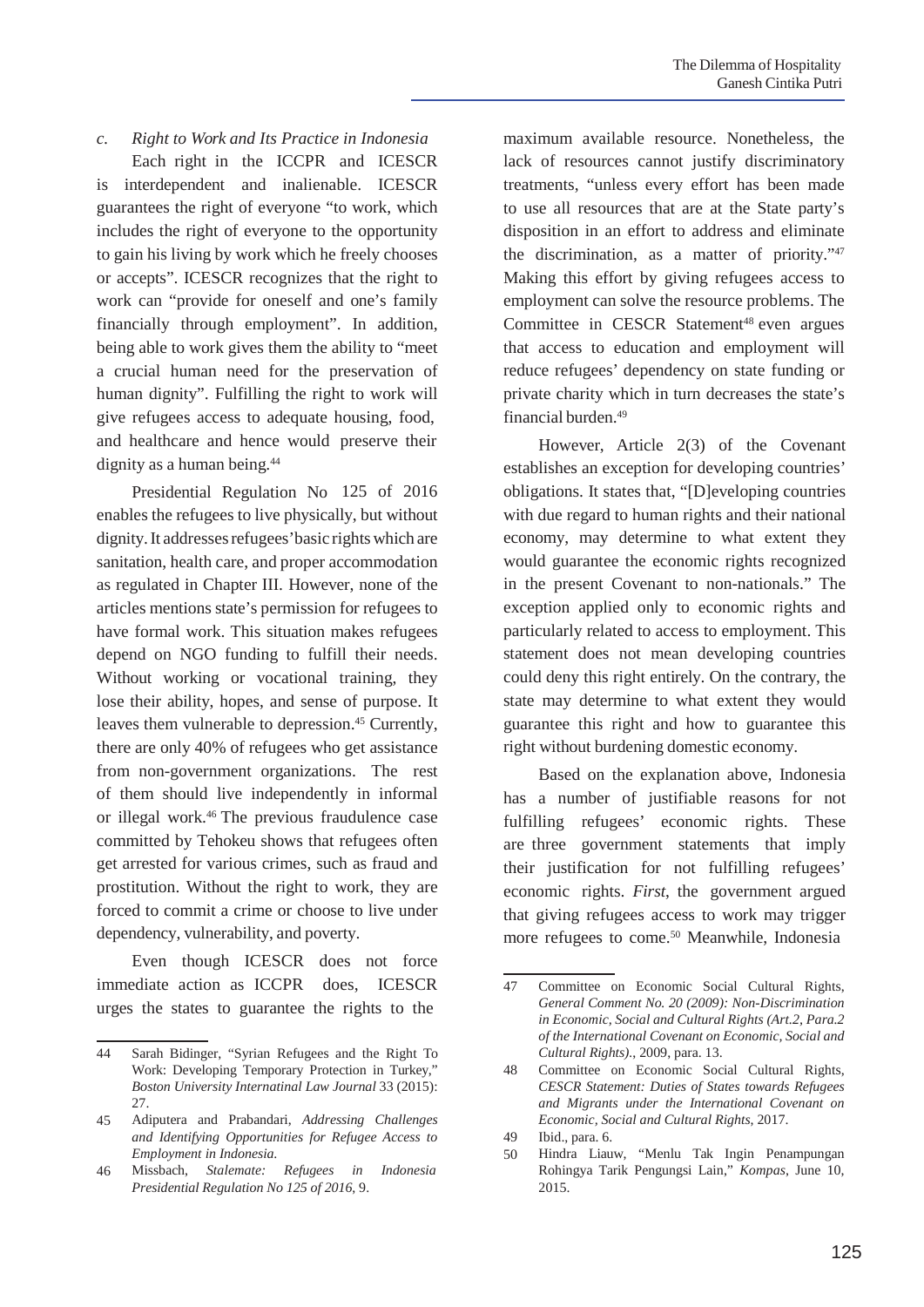has its own problems with the lack of job vacancies. Restriction of the right to work is done purposively as a deterrence strategy to prevent more refugees to come and stay for a long time. Second, the government is afraid that refugees would compete with domestic labor.<sup>51</sup> Meanwhile in 2024, Indonesia will experience demographic bonus which causes tighter competition among the productive age population. If the problem is not managed well, refugees'right to work can provoke horizontal conflict between refugees and locals. Third, to be able to work means that refugee will blend in with the locals<sup>52</sup> It will be problematic, since in Indonesia refugees are often blamed for the social tension between local majority Sunni Islam and refugees Shia Islam. The government is afraid this polarization will provoke prolong conflict between Shia and Sunni.<sup>53</sup>

The conflict gets worsening by the fact that many host communities perceive refugees as a burden for the government due to their dependency. They are jobless but gaining access to enjoy facilities provided by government and international organizations. The government is afraid that allowing refugees to work will trigger existing social jealousy into open conflict.

The question emerges whether those three conditions are enough to justify refugee rights exception under article 2(3) of the ICESCR. Studies conducted by Harvey<sup>54</sup> and Adiputera<sup>55</sup> attempt to answer the question. Adiputera and Prabandari offer an interesting analysis of the opportunity and challenges for allowing refugees to work. Adiputera claims that employing refugees has a minimum and even negligible impact on Indonesia's macro-economic. To put it into

51 Vinsensius Shianto, "Employing Refugees in Indonesia: Is It Possible?," *Jakartapost*, June 11, 2018.

Missbach, *Stalemate: Refugees in Indonesia Presidential Regulation No 125 of 2016*, 16. 52

Adiputera and Prabandari, *Addressing Challenges and Identifying Opportunities for Refugee Access to Employment in Indonesia*. 55

perspective, Indonesia has 5,33% unemployment or approximately 7.005.262 among 131,544,111 Indonesian labor force in 2016. Meanwhile, UNHCR claims that the total number of productive working-age refugees in Indonesia is 11,266. Compared to the whole Indonesian population and specifically to the entire national labor force, it is equal to 0,00008%. Adiputera argues that this number represents the very low risk of refugees affecting labor market access for Indonesians.56

In research conducted by Harvey in Bogor and Jakarta, he argues that besides the poverty problem, Indonesia's regulation that prohibits refugees to work has created another problem. He raises the issue of wasted skills and the fact that people are forced into listlessness. By allowing refugees to work, they will attain their dignity. Contrary to the government argument, allowing refugees to work will help them to be accepted by the locals. They will contribute to the host community with their skills. In addition, the host community will not see them as a burden or unemployed who enjoys international funding for living. Fulfillment of the right to work for refugees is possible to be done without harming the national interest.

As stated in CESCR General Comment 20, the exception of rights because of lacking resources can only be justified if all efforts have been done. The Indonesian government has multiple alternatives that can be done in an effort to fulfill refugee rights without violating national interest. For example, the entrepreneurial character of refugees may bring a new prospect for new economic opportunities driven by the refugees. Data from UNHCR Indonesia showed that around 10-11% of refugees previously work as a merchant or traders. It means they have experience and sufficient skill to open up small enterprises. Adiputera recommends this idea to create further benefit for local community. Government can facilitate joint enterprises between refugees and locals that could employ workers from both

Ibid. 53

Harvey, *Beyond Limbo, Building Lives: Livelihood Strategies of Refugees and Asylum Seekers in Java, Indonesia*. 54

<sup>56</sup> Ibid., 9.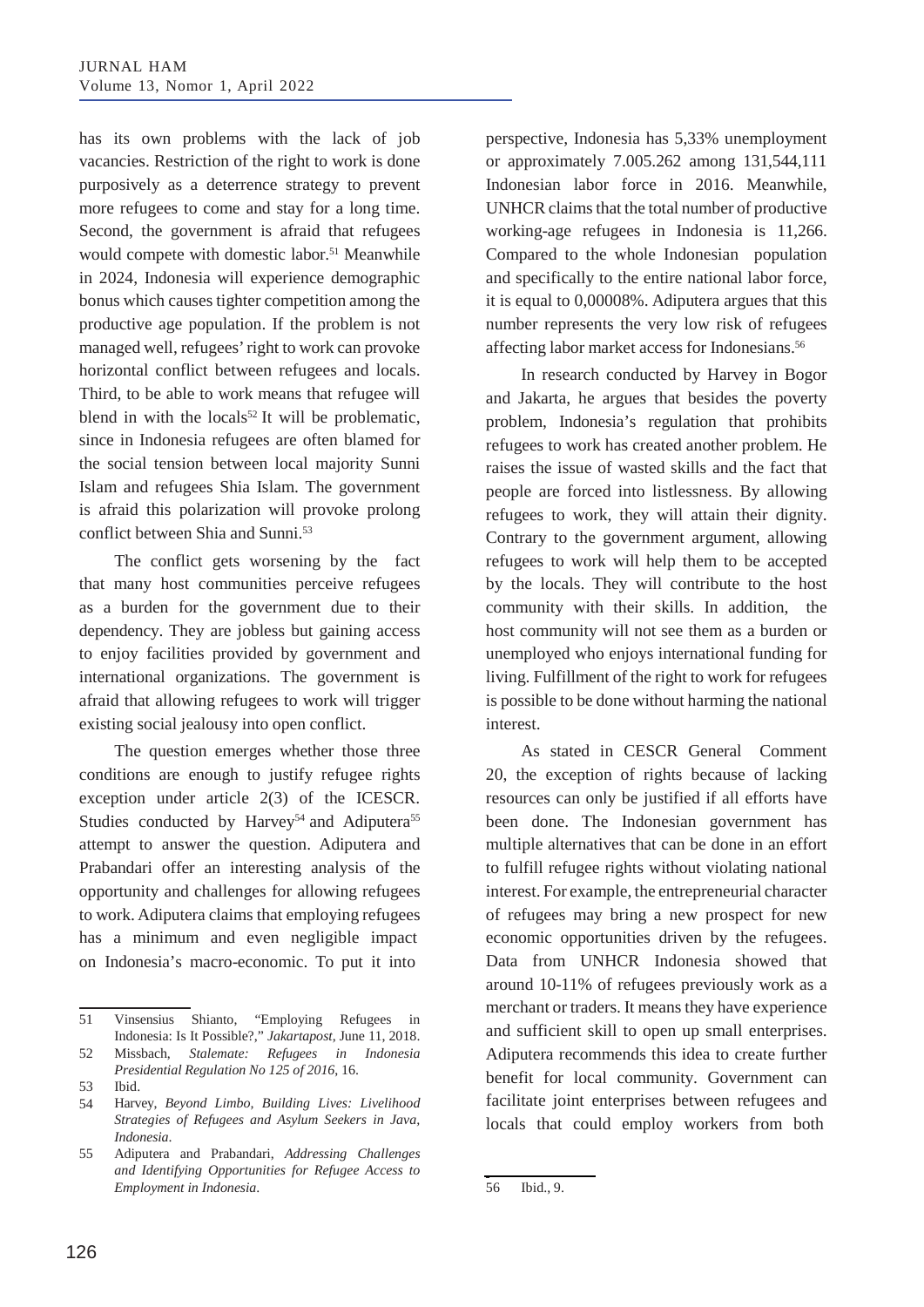groups.57 Malaysia becomes a host for more than 170,000 refugees and has not ratified the 1951 Refugees Convention yet. Compared to this, Indonesia faces a smaller problem than Malaysia. Malaysia has issued temporary work permits in 1963 for some Moro people from Philippines, Acehnese from Indonesia, and recently Syrian refugees.58 In 2016, the Malaysian cabinet initiated a pilot project to facilitate 300 UNHCRregistered refugees from Rohingya ethnic group. They work in the plantation and manufacturing sectors legally.

Although the current research shows that it is possible and profitable for the government to allow refugees to work, in the end government prefers to delimit this right. The next part of this article will help us to understand why the state decided to limit refugees' right even when they can contribute to the host country.

# **C. Derrida's Theory of Hospitality and the State's Contradictory Approach to Refugees**

The existence of Presidential Regulation No 125 of 2016 strengthens the idea that refugees remain strangers or 'the other' and must be treated differently from ordinary citizens. Although the regulation aims to protect the refugees, some provisions implied that refugees' existence within Indonesia territory brings threat to security. The state insecurity must be traced back to what Indonesia experienced when welcoming refugees in Galang Island and providing shelter during Tampa Crisis.59 Members of parliament at that moment criticized the decision on welcoming refugees given many domestic humanitarian problems left unsolved. They were afraid that the government will spend more budget on strangers

who enter Indonesia border without permission. After Tampa crisis which triggered thousands more refugees fled from Middle East, Indonesia become more precarious on its border security, fearing refugees may cause an extra burden for the nation. After the 9/11 tragedy, state's insecurity becomes more obvious.<sup>60</sup> The line between refugees, illegal migrants, and terrorists blurred, hence the government uses security language to prevent them from coming. Although the Presidential Regulation has made the border line between refugees and illegal migrants, the mindset that perceived refugee as a "threat" persists.

State's insecurity is inescapable and for this reason, the country will always encounter the dilemma between offering unconditional hospitality and limiting the hospitality to prevent refugees to infiltrate the host's space. As Derrida argued, "there would be no decision, in the strong sense of the word, in ethics, in politics, no decision, and thus no responsibility, without the experience of some undecidability."61 The decision Indonesia finally made should be read as a result of this inevitable dilemma.

The dilemma is portrayed in Indonesia's attempt to fulfill refugees' rights mandated by ICCPR and ICESCR through the newly released Presidential Regulation No 125 of 2016. This law has brought refugees out from crowded detention centers and put them into more proper accommodation. However, the government still perceives them as a threat and assigns police and security to prevent them from leaving the shelter. It is most likely that the government must overcome the same dilemma regarding refugees' right to work. On the one side, the right to work will help refugees to fulfill their own basic needs but, on the other side, it will reduce job vacancies for local citizens. Indonesia overcomes the dilemma by cooperating with IOM and UNCHR to provide refugees with basic needs such as health care, food, sanitation, and conducting skill training for

<sup>57</sup> Ibid., 15.

<sup>58</sup> Aslam Abd Jalil, "The Right to Work Can Empower Refugees in Malaysia', The Conversation," last modified July 5, 2019, accessed April 15, 2021, https:// theconversation.com/the-right-to-work-can-empowerrefugees-in-malaysia-119666.

<sup>59</sup> Prabaningtyas, "Indonesia and The International 60 Refugee Crisis: The Politics of Refugee Protection," 136.

Ibid., 138.

<sup>61</sup> Still, *Derrida and Hospitality: Theory and Practice*, 11.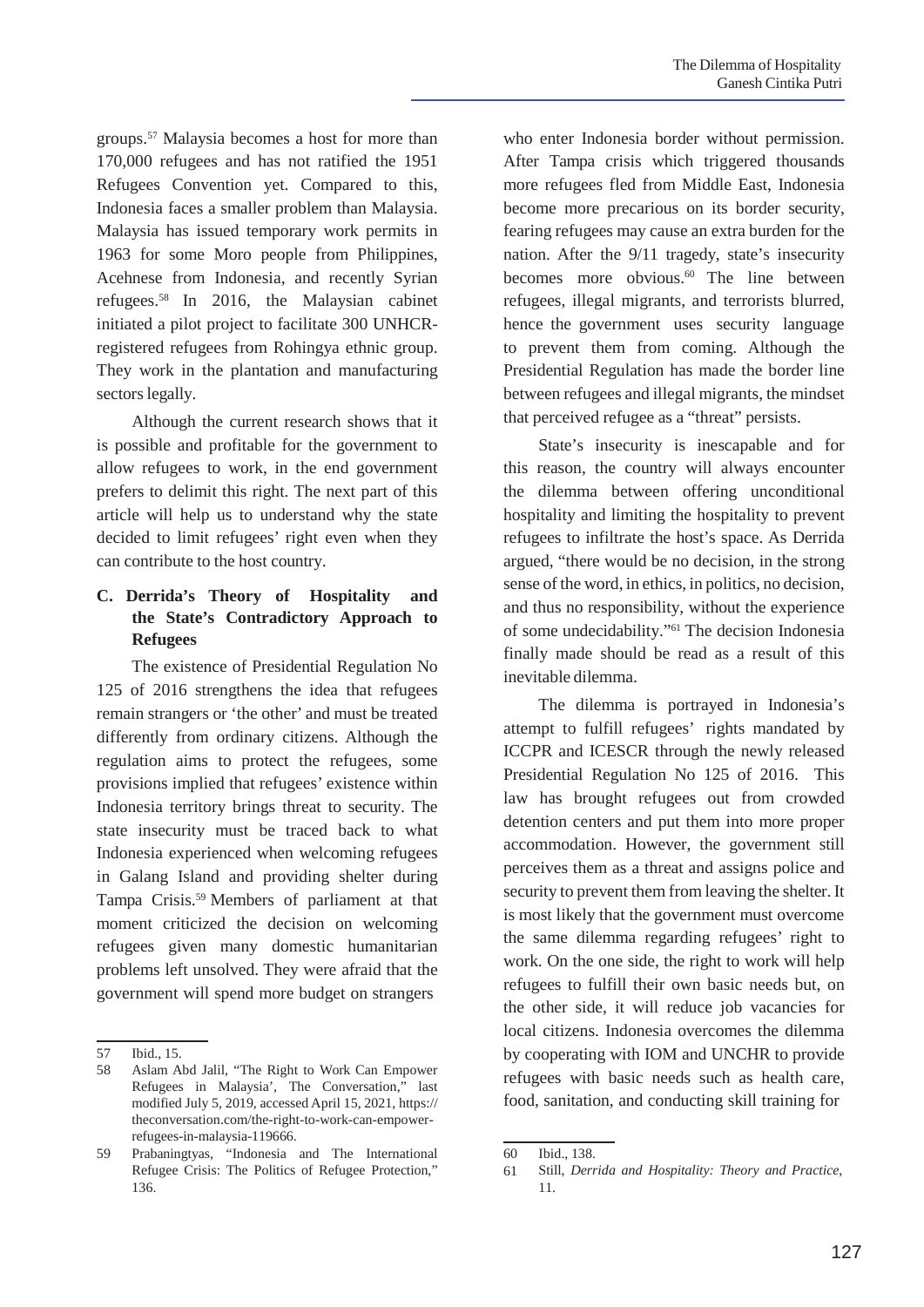refugees. However, up to now, the government is still reluctant to give them full right to work making refugees rely on public benevolence and private charity.

The dilemma also portraited in refugees' access to legal process. As individuals living within the territory of Indonesia, refugees must comply with Indonesian law. In fact, refugees often hardly claim their rights because they cannot access legal assistance which can articulate their situation. Even if they got legal assistance, the nature of the law still puts refugees as an object who are dominated. As Douzinas argued, there is a great paradox in asking the law to protect the refugee.62 Derived from English law and courts when encountering refugees, Douzinas argued that law was never necessarily meant to violate human rights. What law does is translating refugees' fear into knowledge, assuming that the judge can occupy the place of the refugee and share the pain. The pain, the suffering, and the death are radically singular and timely, it cannot be translated into shareable knowledge. For the law, translating fear into knowable realities is necessary, however the translation end up making refugees an object of domination. The refugees must surrender under regulation which never truly recognized their fear and situation. But in the end, the state does not have another choice than offering hospitality to refugees and at the same time delimit it through law.

Derrida's concept on the dilemma of hospitality is important to understand why Indonesia cannot completely guarantee refugee rights. The undecided situation forces the government to limit hospitality through the enforcement of Presidential Regulation No 125 of 2016. Indonesia prefers to maintain its status as 'the host' by creating a line between refugees as 'the other' and Indonesian people as'the self.'This line is manifested in the right to work, freedom of movement, and equality before the law.

This regulation is the best tool so far that can

protect refugee rights, yet it still puts refugees as the object of the rights. In the end, Indonesia's attempt in providing accommodation, health care, and protecting refugees from arbitrary detention cannot manifest ICCPR and ICESCR ultimate aims to preserve human dignity. The state will always make the refugees rely on the state's benevolence so that the state can protect its national sovereignty.

## **CONCLUSION**

Indonesia's response to dealing with refugees should be seen as a dilemma of hospitality. Indonesia has to treat refugees as a guest and fulfill their basic rights. Even though at the same time, Indonesia still perceives them as a threat, refugees remain other than Indonesian so that when their rights are not delimited, the country fears they snatch local jobs employment and cause horizontal tension. This in-between situation is undoubtedly illustrated in the new Presidential Regulation No 125 of 2016. On the one hand, the regulation welcomes the refugees by rescuing those who are stranded at the sea and providing accommodation during their stay. On the other hand, the regulation treats them as intruders that jeopardize local community's security. The dilemma of hospitality is furthermore captured in Indonesia's attempt to protect and fulfill refugee rights under ICCPR and ICESCR. The Presidential Regulation on Handling Refugees has shown the country's willingness to protect refugees as a part of international responsibility. However, this mechanism is insufficient to fulfill the mandate of ICCPRand ICESCRon preserving human dignity.

## **RECOMMENDATION**

Indonesia is a state party for ICCPR and ICESCR. As the consequence, Indonesia is legally and morally bound to fulfill refugee rights provided in the convention. In doing so, Presidential Regulation No 125 of 2016 must be revised to fulfill refugee rights under ICCPR and ICESCR. The fulfillment of refugee rights can be done step by step. As the first move, Indonesia can give the right to work for refugees. Therefore, <sup>62</sup> Douzinas, *The End of Human Rights* , 358.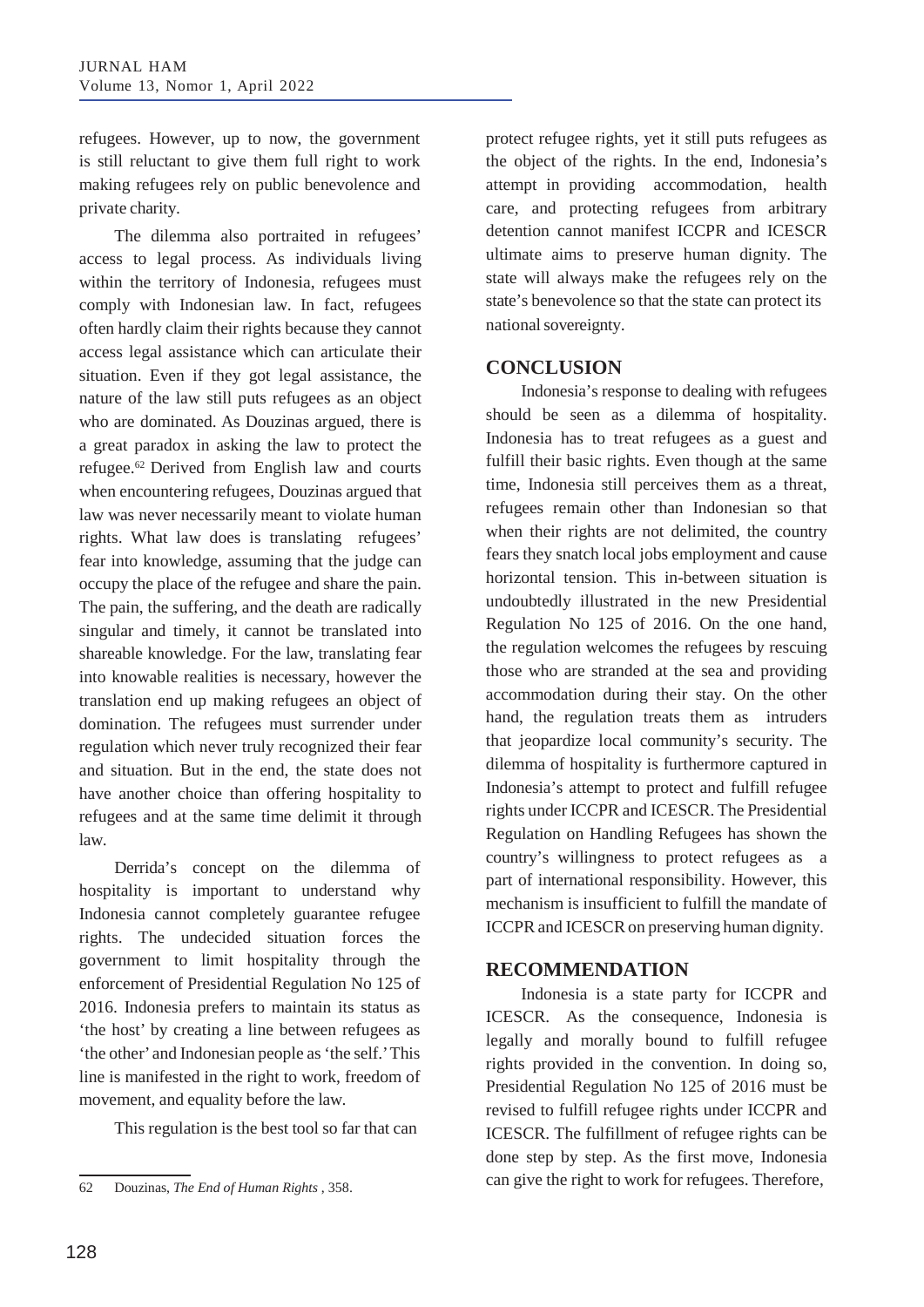they may gain their dignity as a human being. The government can adopt Malaysia's scheme of facilitating a joint enterprise between refugees and local employers and issue a temporary work permit. By allowing refugees to be outside the shelter and let them have a job, their potential to commit a crime will decrease. Thus, it prevents them from getting involved in criminal cases.

# **BIBLIOGRAPHY**

- Adiputera, Yunizar, and Atin Prabandari. *Addressing Challenges and Identifying Opportunities for Refugee Access to Employment in Indonesia*. Yogyakarta, 2018.
- Baker, G. *Policising Ethics in International Relations*. London: Routledge, 2011.
- Bidinger, Sarah. "Syrian Refugees and the Right To Work: Developing Temporary Protection in Turkey." *Boston University Internatinal Law Journal* 33 (2015).
- Committee on Economic Social Cultural Rights. *CESCR Statement: Duties of States towards Refugees and Migrants under the International Covenant on Economic, Social and Cultural Rights*, 2017.
- ———. *General Comment No. 20 (2009): Non-Discrimination in Economic, Social and Cultural Rights (Art.2, Para.2 of the International Covenant on Economic, Social and Cultural Rights).*, 2009.
- Derrida, Jacquess. *Adieu to Emannuel Levinas*. California: Stanford University Press, 1999.
- Douzinas, Costas. *The End of Human Rights* . Hart Publishing, 2000.
- Harvey, Gemima. *Beyond Limbo, Building Lives: Livelihood Strategies ofRefugees and Asylum Seekers in Java, Indonesia*, 2019.
- Hugo, Graeme, George Tan, and Jonathan Napitupulu. "Indonesia as a Transit Country in Irregular Migration to Australia." In *A Long Way to Go: Irregular Migration Patterns, Processes, Drivers and Decision-Making*, edited by Marie McAuliffe and Khalid Koser, 167. ANU Press, 2017.
- Jalil, AslamAbd. "The Right to Work Can Empower Refugees in Malaysia', The Conversation."

Last modified July 5, 2019. Accessed April 15, 2021. https://theconversation.com/theright-to-work-can-empower-refugees-inmalaysia-119666.

- Kilibarda, Pavle. "Obligations of Transit Countries under Refugee Law: AWestern Balkans Case Study." *International Review of Red Cross* 99, no. 1 (2017): 211.
- Liauw, Hindra. "Menlu Tak Ingin Penampungan Rohingya Tarik Pengungsi Lain." *Kompas*, June 10, 2015.
- Louise Berg, Mette, and Elena Fiddian-Qasmiyeh. "Introduction to the Issue." *Migration and Society* 1, no. 1 (December 1, 2018): 1–6.
- McNevin, Anne, and Antje Missbach. "Luxury Limbo: Temporal Techniques of Border Control and the Humanitarianisation of Waiting." *Int. J. Migration and Border Studies* 4, no. 2 (2018): 12–34.
- Missbach,Antje. *Stalemate: Refugeesin Indonesia Presidential Regulation No 125 of 2016*, 2018.
- ———. "Substituting Immigration Detention Centres with 'Open Prisons' in Indonesia: Alternatives to Detention as the Continuum of Unfreedom." *Citizenship Studies* (2020).
- Morse, Ian. "'Open Prison': The Growing Despair of Refugees Stuck in Indonesia." *Al Jazeera*, March 4, 2019.
- Prabaningtyas, Raden Ajeng Rizka Fiani. "Indonesia and The International Refugee Crisis: The Politics of Refugee Protection." *Journal of Indonesian Social Sciences and Humanities* 9, no. 2 (December 31, 2019): 131–146.
- Purkey, Anna Lise. "A Dignified Approach: Legal Empowerment and Justice for Human Rights Violations in Protracted Refugee Situations." *Journal of Refugee Studies* 7, no. 2 (2013): 260–281.
- Shianto, Vinsensius. "Employing Refugees in Indonesia: Is It Possible?" *Jakartapost*, June 11, 2018.
- Still, Judith. *Derrida and Hospitality: Theory and Practice*. Edinburgh, 2010.